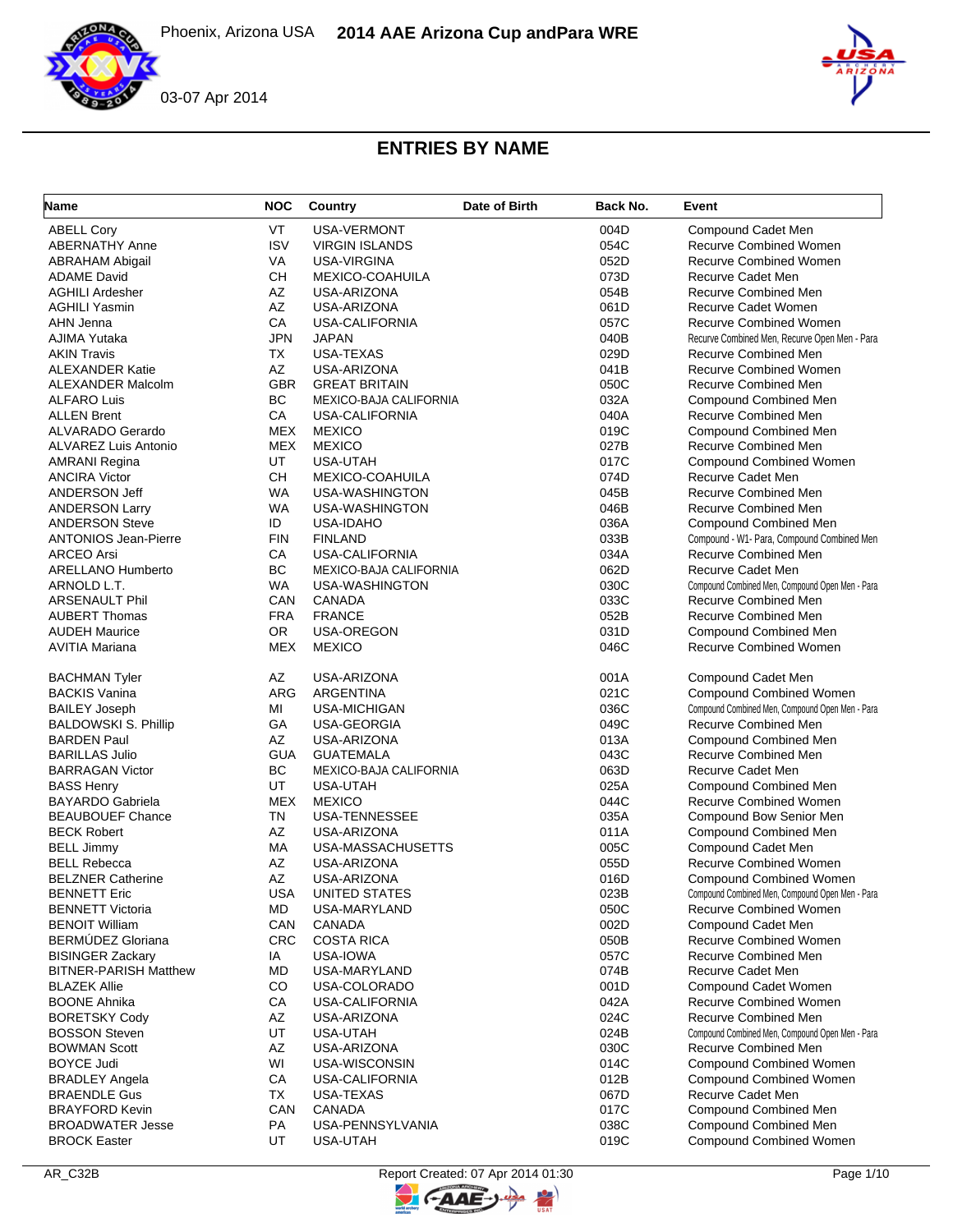

| <b>Recurve Combined Women</b><br><b>BROWN Mackenzie</b><br><b>USA</b><br>UNITED STATES<br>046D<br>AZ<br><b>BROWN Roland</b><br>USA-ARIZONA<br>017A<br><b>Compound Combined Men</b><br><b>CT</b><br>USA-CONNECTICUT<br>006B<br><b>Compound Combined Men</b><br><b>BRUSH Tyler</b><br>AZ<br>Recurve Cadet Men<br><b>BULLIS Brian</b><br>USA-ARIZONA<br>068B<br>HG<br>072D<br><b>BULOS Lourdes</b><br>MEXICO-HIDALGO<br>Recurve Cadet Women<br><b>WA</b><br>USA-WASHINGTON<br>006A<br>Compound Cadet Men<br><b>BUNKER Logan</b><br>СA<br>065C<br>Recurve Cadet Women<br><b>BURNS Mina</b><br>USA-CALIFORNIA<br>070B<br><b>BUSWELL Alice</b><br>МA<br>USA-MASSACHUSETTS<br>Recurve Cadet Women<br>AZ<br>001C<br><b>BUTLER Blakelee</b><br>USA-ARIZONA<br>Compound Cadet Women<br><b>CAIOPOULOS Athena</b><br>СA<br>USA-CALIFORNIA<br>003D<br>Compound Cadet Women<br>OK<br><b>CANADAY Allie</b><br><b>USA-OKLAHOMA</b><br>004D<br>Compound Cadet Women<br>BC<br><b>Recurve Cadet Women</b><br><b>CANO Carolina</b><br>MEXICO-BAJA CALIFORNIA<br>067B<br><b>DF</b><br>CANO MENDEZ Jose Antonio<br><b>MEXICO-DF</b><br>057D<br>Recurve Combined Men<br>COL<br><b>CARDONA Camilo</b><br><b>COLOMBIA</b><br>028B<br><b>Compound Combined Men</b><br><b>CARDOSO Mario</b><br><b>MEX</b><br><b>MEXICO</b><br>018C<br>Compound Combined Men<br><b>MEX</b><br>CASTILLO Ali Citlali<br><b>MEXICO</b><br>012A<br><b>Compound Combined Women</b><br>BC<br>MEXICO-BAJA CALIFORNIA<br><b>Recurve Combined Men</b><br>CASTILLO CRUZ Jaime Luis<br>047A<br>CASTRO CASTAÑEDA Emely Joselin BC<br>MEXICO-BAJA CALIFORNIA<br>005A<br>Compound Cadet Women<br><b>GUA</b><br>042C<br><b>GUATEMALA</b><br>Recurve Combined Men<br><b>CASTRO Diego</b><br>BC<br><b>Recurve Cadet Men</b><br><b>CASTRO Jesus</b><br><b>MEXICO-BAJA CALIFORNIA</b><br>061D<br>BC<br>003C<br><b>CASTRO Luis</b><br>MEXICO-BAJA CALIFORNIA<br>Compound Cadet Men<br>CA<br>041A<br><b>CHAN Harrison</b><br><b>USA-CALIFORNIA</b><br>Recurve Combined Men<br><b>Recurve Cadet Women</b><br><b>CHAN Nicole</b><br>СA<br>USA-CALIFORNIA<br>068C<br>CA<br><b>Recurve Cadet Men</b><br><b>CHANG Sean</b><br><b>USA-CALIFORNIA</b><br>073A<br>CHAVEZ Julia<br><b>MEX</b><br><b>MEXICO</b><br>048C<br><b>Recurve Combined Women</b><br>CHAVEZ Martha<br>СA<br><b>USA-CALIFORNIA</b><br>Compound Open Women - Para, Compound Combined Women<br>011B<br><b>CHÉNIER Virginie</b><br>CAN<br>059B<br><b>Recurve Combined Women</b><br>CANADA<br>061C<br><b>Recurve Cadet Men</b><br><b>CHO Elliot</b><br>СA<br><b>USA-CALIFORNIA</b><br><b>USK</b><br><b>Recurve Cadet Women</b><br>CHO Soo Min<br>USA-KOREA<br>068D<br>066A<br><b>CHOI Brandon</b><br>СA<br>USA-CALIFORNIA<br>Recurve Cadet Men<br><b>KOR</b><br>CHOI Jeung Youn<br>KDVSC-KOREA<br>031B<br>Recurve Combined Men, Recurve Open Men - Para<br>CA<br>USA-CALIFORNIA<br>064A<br>Recurve Cadet Men<br><b>CHOI Matthew</b><br>CHOI Yoonseo<br><b>USK</b><br><b>USA-KOREA</b><br>069D<br>Recurve Cadet Women<br><b>BC</b><br><b>CHONG Josue</b><br>MEXICO-BAJA CALIFORNIA<br>001C<br>Compound Cadet Men<br>CA<br>Recurve Cadet Women<br>CHOO Young Joo<br><b>USA-CALIFORNIA</b><br>074C<br><b>CHRISTENSEN Trevor</b><br>WA<br>USA-WASHINGTON<br>071D<br>Recurve Cadet Men<br>NY<br>053D<br><b>Recurve Combined Women</b><br><b>USA-NEW YORK</b><br>CHU Tung Ying<br><b>USK</b><br><b>Recurve Combined Women</b><br><b>CHUN Saewon</b><br><b>USA-KOREA</b><br>057B<br>CA<br><b>Recurve Cadet Women</b><br>CHUNG Hye sim<br>064C<br>USA-CALIFORNIA<br>CA<br><b>Recurve Combined Women</b><br><b>CLAMON Lauren</b><br><b>USA-CALIFORNIA</b><br>057A<br>Recurve Bow Cadet Women<br><b>CLAPS Alexa</b><br>WA<br>USA-WASHINGTON<br>065B<br><b>CLAPS Eliana</b><br><b>WA</b><br>USA-WASHINGTON<br>064B<br>Recurve Cadet Women<br><b>CLAYTON Jesse</b><br>0R<br><b>USA-OREGON</b><br>003B<br>Compound Cadet Men<br><b>CLAYTON Kevin</b><br>VA<br>USA-VIRGINA<br>005A<br>Compound Cadet Men<br>013C<br><b>CODAY Bill</b><br>CA<br>USA-CALIFORNIA<br><b>Compound Combined Men</b><br><b>COLE Donnie</b><br>AZ<br>USA-ARIZONA<br>057B<br><b>Recurve Combined Men</b><br>PA<br><b>COLIN Christie</b><br>USA-PENNSYLVANIA<br>018C<br><b>Compound Combined Women</b><br><b>CONLEY Hunter</b><br>CA<br>062B<br><b>USA-CALIFORNIA</b><br>Recurve Cadet Men<br>CORDERO Arturo<br><b>GUA</b><br><b>GUATEMALA</b><br>030D<br><b>Compound Combined Men</b><br>OH<br>032C<br><b>CORLEY Jason</b><br>USA-OHIO<br><b>Compound Combined Men</b><br>AZ<br><b>CORRIDORI Jeremy</b><br>USA-ARIZONA<br>003A<br>Compound Cadet Men<br><b>NM</b><br>Compound Cadet Women<br>COX Cassidy<br>USA-NEW MEXICO<br>003B<br>CO<br><b>CRITES Byron</b><br>USA-COLORADO<br>035B<br>Recurve Combined Men<br><b>CROOK Dahlia</b><br>KS<br>USA-KANSAS<br>004C<br>Compound Cadet Women<br>CRUZ REYEZ Jose Miguel<br>ΗG<br>MEXICO-HIDALGO<br>056D<br>Recurve Combined Men<br>Recurve Combined Men<br>CUNNINGHAM, JR. Daniel<br>CA<br>USA-CALIFORNIA<br>058A<br><b>Recurve Combined Men</b><br><b>CUSICK Jeremiah</b><br>USA<br>UNITED STATES<br>037A<br><b>CYR Gabrielle</b><br>МE<br>USA-MAINE<br>006C<br><b>Compound Combined Women</b> | Name | <b>NOC</b> | Country | Date of Birth | Back No. | Event |
|----------------------------------------------------------------------------------------------------------------------------------------------------------------------------------------------------------------------------------------------------------------------------------------------------------------------------------------------------------------------------------------------------------------------------------------------------------------------------------------------------------------------------------------------------------------------------------------------------------------------------------------------------------------------------------------------------------------------------------------------------------------------------------------------------------------------------------------------------------------------------------------------------------------------------------------------------------------------------------------------------------------------------------------------------------------------------------------------------------------------------------------------------------------------------------------------------------------------------------------------------------------------------------------------------------------------------------------------------------------------------------------------------------------------------------------------------------------------------------------------------------------------------------------------------------------------------------------------------------------------------------------------------------------------------------------------------------------------------------------------------------------------------------------------------------------------------------------------------------------------------------------------------------------------------------------------------------------------------------------------------------------------------------------------------------------------------------------------------------------------------------------------------------------------------------------------------------------------------------------------------------------------------------------------------------------------------------------------------------------------------------------------------------------------------------------------------------------------------------------------------------------------------------------------------------------------------------------------------------------------------------------------------------------------------------------------------------------------------------------------------------------------------------------------------------------------------------------------------------------------------------------------------------------------------------------------------------------------------------------------------------------------------------------------------------------------------------------------------------------------------------------------------------------------------------------------------------------------------------------------------------------------------------------------------------------------------------------------------------------------------------------------------------------------------------------------------------------------------------------------------------------------------------------------------------------------------------------------------------------------------------------------------------------------------------------------------------------------------------------------------------------------------------------------------------------------------------------------------------------------------------------------------------------------------------------------------------------------------------------------------------------------------------------------------------------------------------------------------------------------------------------------------------------------------------------------------------------------------------------------------------------------------------------------------------------------------------------------------------------------------------------------------------------------------------------------------------------------------------------------------------------------------------------------------------------------------------------------------------------------------------------------------------------------------------------------------------------------------------------------------------------------------------------------------------------------------------------------------------------------------------------------------------------------------------------------------------------------------------------------------------------------------------------------------------------------------------------------------------------------------------------------------------------------------------------------|------|------------|---------|---------------|----------|-------|
|                                                                                                                                                                                                                                                                                                                                                                                                                                                                                                                                                                                                                                                                                                                                                                                                                                                                                                                                                                                                                                                                                                                                                                                                                                                                                                                                                                                                                                                                                                                                                                                                                                                                                                                                                                                                                                                                                                                                                                                                                                                                                                                                                                                                                                                                                                                                                                                                                                                                                                                                                                                                                                                                                                                                                                                                                                                                                                                                                                                                                                                                                                                                                                                                                                                                                                                                                                                                                                                                                                                                                                                                                                                                                                                                                                                                                                                                                                                                                                                                                                                                                                                                                                                                                                                                                                                                                                                                                                                                                                                                                                                                                                                                                                                                                                                                                                                                                                                                                                                                                                                                                                                                                                                              |      |            |         |               |          |       |
|                                                                                                                                                                                                                                                                                                                                                                                                                                                                                                                                                                                                                                                                                                                                                                                                                                                                                                                                                                                                                                                                                                                                                                                                                                                                                                                                                                                                                                                                                                                                                                                                                                                                                                                                                                                                                                                                                                                                                                                                                                                                                                                                                                                                                                                                                                                                                                                                                                                                                                                                                                                                                                                                                                                                                                                                                                                                                                                                                                                                                                                                                                                                                                                                                                                                                                                                                                                                                                                                                                                                                                                                                                                                                                                                                                                                                                                                                                                                                                                                                                                                                                                                                                                                                                                                                                                                                                                                                                                                                                                                                                                                                                                                                                                                                                                                                                                                                                                                                                                                                                                                                                                                                                                              |      |            |         |               |          |       |
|                                                                                                                                                                                                                                                                                                                                                                                                                                                                                                                                                                                                                                                                                                                                                                                                                                                                                                                                                                                                                                                                                                                                                                                                                                                                                                                                                                                                                                                                                                                                                                                                                                                                                                                                                                                                                                                                                                                                                                                                                                                                                                                                                                                                                                                                                                                                                                                                                                                                                                                                                                                                                                                                                                                                                                                                                                                                                                                                                                                                                                                                                                                                                                                                                                                                                                                                                                                                                                                                                                                                                                                                                                                                                                                                                                                                                                                                                                                                                                                                                                                                                                                                                                                                                                                                                                                                                                                                                                                                                                                                                                                                                                                                                                                                                                                                                                                                                                                                                                                                                                                                                                                                                                                              |      |            |         |               |          |       |
|                                                                                                                                                                                                                                                                                                                                                                                                                                                                                                                                                                                                                                                                                                                                                                                                                                                                                                                                                                                                                                                                                                                                                                                                                                                                                                                                                                                                                                                                                                                                                                                                                                                                                                                                                                                                                                                                                                                                                                                                                                                                                                                                                                                                                                                                                                                                                                                                                                                                                                                                                                                                                                                                                                                                                                                                                                                                                                                                                                                                                                                                                                                                                                                                                                                                                                                                                                                                                                                                                                                                                                                                                                                                                                                                                                                                                                                                                                                                                                                                                                                                                                                                                                                                                                                                                                                                                                                                                                                                                                                                                                                                                                                                                                                                                                                                                                                                                                                                                                                                                                                                                                                                                                                              |      |            |         |               |          |       |
|                                                                                                                                                                                                                                                                                                                                                                                                                                                                                                                                                                                                                                                                                                                                                                                                                                                                                                                                                                                                                                                                                                                                                                                                                                                                                                                                                                                                                                                                                                                                                                                                                                                                                                                                                                                                                                                                                                                                                                                                                                                                                                                                                                                                                                                                                                                                                                                                                                                                                                                                                                                                                                                                                                                                                                                                                                                                                                                                                                                                                                                                                                                                                                                                                                                                                                                                                                                                                                                                                                                                                                                                                                                                                                                                                                                                                                                                                                                                                                                                                                                                                                                                                                                                                                                                                                                                                                                                                                                                                                                                                                                                                                                                                                                                                                                                                                                                                                                                                                                                                                                                                                                                                                                              |      |            |         |               |          |       |
|                                                                                                                                                                                                                                                                                                                                                                                                                                                                                                                                                                                                                                                                                                                                                                                                                                                                                                                                                                                                                                                                                                                                                                                                                                                                                                                                                                                                                                                                                                                                                                                                                                                                                                                                                                                                                                                                                                                                                                                                                                                                                                                                                                                                                                                                                                                                                                                                                                                                                                                                                                                                                                                                                                                                                                                                                                                                                                                                                                                                                                                                                                                                                                                                                                                                                                                                                                                                                                                                                                                                                                                                                                                                                                                                                                                                                                                                                                                                                                                                                                                                                                                                                                                                                                                                                                                                                                                                                                                                                                                                                                                                                                                                                                                                                                                                                                                                                                                                                                                                                                                                                                                                                                                              |      |            |         |               |          |       |
|                                                                                                                                                                                                                                                                                                                                                                                                                                                                                                                                                                                                                                                                                                                                                                                                                                                                                                                                                                                                                                                                                                                                                                                                                                                                                                                                                                                                                                                                                                                                                                                                                                                                                                                                                                                                                                                                                                                                                                                                                                                                                                                                                                                                                                                                                                                                                                                                                                                                                                                                                                                                                                                                                                                                                                                                                                                                                                                                                                                                                                                                                                                                                                                                                                                                                                                                                                                                                                                                                                                                                                                                                                                                                                                                                                                                                                                                                                                                                                                                                                                                                                                                                                                                                                                                                                                                                                                                                                                                                                                                                                                                                                                                                                                                                                                                                                                                                                                                                                                                                                                                                                                                                                                              |      |            |         |               |          |       |
|                                                                                                                                                                                                                                                                                                                                                                                                                                                                                                                                                                                                                                                                                                                                                                                                                                                                                                                                                                                                                                                                                                                                                                                                                                                                                                                                                                                                                                                                                                                                                                                                                                                                                                                                                                                                                                                                                                                                                                                                                                                                                                                                                                                                                                                                                                                                                                                                                                                                                                                                                                                                                                                                                                                                                                                                                                                                                                                                                                                                                                                                                                                                                                                                                                                                                                                                                                                                                                                                                                                                                                                                                                                                                                                                                                                                                                                                                                                                                                                                                                                                                                                                                                                                                                                                                                                                                                                                                                                                                                                                                                                                                                                                                                                                                                                                                                                                                                                                                                                                                                                                                                                                                                                              |      |            |         |               |          |       |
|                                                                                                                                                                                                                                                                                                                                                                                                                                                                                                                                                                                                                                                                                                                                                                                                                                                                                                                                                                                                                                                                                                                                                                                                                                                                                                                                                                                                                                                                                                                                                                                                                                                                                                                                                                                                                                                                                                                                                                                                                                                                                                                                                                                                                                                                                                                                                                                                                                                                                                                                                                                                                                                                                                                                                                                                                                                                                                                                                                                                                                                                                                                                                                                                                                                                                                                                                                                                                                                                                                                                                                                                                                                                                                                                                                                                                                                                                                                                                                                                                                                                                                                                                                                                                                                                                                                                                                                                                                                                                                                                                                                                                                                                                                                                                                                                                                                                                                                                                                                                                                                                                                                                                                                              |      |            |         |               |          |       |
|                                                                                                                                                                                                                                                                                                                                                                                                                                                                                                                                                                                                                                                                                                                                                                                                                                                                                                                                                                                                                                                                                                                                                                                                                                                                                                                                                                                                                                                                                                                                                                                                                                                                                                                                                                                                                                                                                                                                                                                                                                                                                                                                                                                                                                                                                                                                                                                                                                                                                                                                                                                                                                                                                                                                                                                                                                                                                                                                                                                                                                                                                                                                                                                                                                                                                                                                                                                                                                                                                                                                                                                                                                                                                                                                                                                                                                                                                                                                                                                                                                                                                                                                                                                                                                                                                                                                                                                                                                                                                                                                                                                                                                                                                                                                                                                                                                                                                                                                                                                                                                                                                                                                                                                              |      |            |         |               |          |       |
|                                                                                                                                                                                                                                                                                                                                                                                                                                                                                                                                                                                                                                                                                                                                                                                                                                                                                                                                                                                                                                                                                                                                                                                                                                                                                                                                                                                                                                                                                                                                                                                                                                                                                                                                                                                                                                                                                                                                                                                                                                                                                                                                                                                                                                                                                                                                                                                                                                                                                                                                                                                                                                                                                                                                                                                                                                                                                                                                                                                                                                                                                                                                                                                                                                                                                                                                                                                                                                                                                                                                                                                                                                                                                                                                                                                                                                                                                                                                                                                                                                                                                                                                                                                                                                                                                                                                                                                                                                                                                                                                                                                                                                                                                                                                                                                                                                                                                                                                                                                                                                                                                                                                                                                              |      |            |         |               |          |       |
|                                                                                                                                                                                                                                                                                                                                                                                                                                                                                                                                                                                                                                                                                                                                                                                                                                                                                                                                                                                                                                                                                                                                                                                                                                                                                                                                                                                                                                                                                                                                                                                                                                                                                                                                                                                                                                                                                                                                                                                                                                                                                                                                                                                                                                                                                                                                                                                                                                                                                                                                                                                                                                                                                                                                                                                                                                                                                                                                                                                                                                                                                                                                                                                                                                                                                                                                                                                                                                                                                                                                                                                                                                                                                                                                                                                                                                                                                                                                                                                                                                                                                                                                                                                                                                                                                                                                                                                                                                                                                                                                                                                                                                                                                                                                                                                                                                                                                                                                                                                                                                                                                                                                                                                              |      |            |         |               |          |       |
|                                                                                                                                                                                                                                                                                                                                                                                                                                                                                                                                                                                                                                                                                                                                                                                                                                                                                                                                                                                                                                                                                                                                                                                                                                                                                                                                                                                                                                                                                                                                                                                                                                                                                                                                                                                                                                                                                                                                                                                                                                                                                                                                                                                                                                                                                                                                                                                                                                                                                                                                                                                                                                                                                                                                                                                                                                                                                                                                                                                                                                                                                                                                                                                                                                                                                                                                                                                                                                                                                                                                                                                                                                                                                                                                                                                                                                                                                                                                                                                                                                                                                                                                                                                                                                                                                                                                                                                                                                                                                                                                                                                                                                                                                                                                                                                                                                                                                                                                                                                                                                                                                                                                                                                              |      |            |         |               |          |       |
|                                                                                                                                                                                                                                                                                                                                                                                                                                                                                                                                                                                                                                                                                                                                                                                                                                                                                                                                                                                                                                                                                                                                                                                                                                                                                                                                                                                                                                                                                                                                                                                                                                                                                                                                                                                                                                                                                                                                                                                                                                                                                                                                                                                                                                                                                                                                                                                                                                                                                                                                                                                                                                                                                                                                                                                                                                                                                                                                                                                                                                                                                                                                                                                                                                                                                                                                                                                                                                                                                                                                                                                                                                                                                                                                                                                                                                                                                                                                                                                                                                                                                                                                                                                                                                                                                                                                                                                                                                                                                                                                                                                                                                                                                                                                                                                                                                                                                                                                                                                                                                                                                                                                                                                              |      |            |         |               |          |       |
|                                                                                                                                                                                                                                                                                                                                                                                                                                                                                                                                                                                                                                                                                                                                                                                                                                                                                                                                                                                                                                                                                                                                                                                                                                                                                                                                                                                                                                                                                                                                                                                                                                                                                                                                                                                                                                                                                                                                                                                                                                                                                                                                                                                                                                                                                                                                                                                                                                                                                                                                                                                                                                                                                                                                                                                                                                                                                                                                                                                                                                                                                                                                                                                                                                                                                                                                                                                                                                                                                                                                                                                                                                                                                                                                                                                                                                                                                                                                                                                                                                                                                                                                                                                                                                                                                                                                                                                                                                                                                                                                                                                                                                                                                                                                                                                                                                                                                                                                                                                                                                                                                                                                                                                              |      |            |         |               |          |       |
|                                                                                                                                                                                                                                                                                                                                                                                                                                                                                                                                                                                                                                                                                                                                                                                                                                                                                                                                                                                                                                                                                                                                                                                                                                                                                                                                                                                                                                                                                                                                                                                                                                                                                                                                                                                                                                                                                                                                                                                                                                                                                                                                                                                                                                                                                                                                                                                                                                                                                                                                                                                                                                                                                                                                                                                                                                                                                                                                                                                                                                                                                                                                                                                                                                                                                                                                                                                                                                                                                                                                                                                                                                                                                                                                                                                                                                                                                                                                                                                                                                                                                                                                                                                                                                                                                                                                                                                                                                                                                                                                                                                                                                                                                                                                                                                                                                                                                                                                                                                                                                                                                                                                                                                              |      |            |         |               |          |       |
|                                                                                                                                                                                                                                                                                                                                                                                                                                                                                                                                                                                                                                                                                                                                                                                                                                                                                                                                                                                                                                                                                                                                                                                                                                                                                                                                                                                                                                                                                                                                                                                                                                                                                                                                                                                                                                                                                                                                                                                                                                                                                                                                                                                                                                                                                                                                                                                                                                                                                                                                                                                                                                                                                                                                                                                                                                                                                                                                                                                                                                                                                                                                                                                                                                                                                                                                                                                                                                                                                                                                                                                                                                                                                                                                                                                                                                                                                                                                                                                                                                                                                                                                                                                                                                                                                                                                                                                                                                                                                                                                                                                                                                                                                                                                                                                                                                                                                                                                                                                                                                                                                                                                                                                              |      |            |         |               |          |       |
|                                                                                                                                                                                                                                                                                                                                                                                                                                                                                                                                                                                                                                                                                                                                                                                                                                                                                                                                                                                                                                                                                                                                                                                                                                                                                                                                                                                                                                                                                                                                                                                                                                                                                                                                                                                                                                                                                                                                                                                                                                                                                                                                                                                                                                                                                                                                                                                                                                                                                                                                                                                                                                                                                                                                                                                                                                                                                                                                                                                                                                                                                                                                                                                                                                                                                                                                                                                                                                                                                                                                                                                                                                                                                                                                                                                                                                                                                                                                                                                                                                                                                                                                                                                                                                                                                                                                                                                                                                                                                                                                                                                                                                                                                                                                                                                                                                                                                                                                                                                                                                                                                                                                                                                              |      |            |         |               |          |       |
|                                                                                                                                                                                                                                                                                                                                                                                                                                                                                                                                                                                                                                                                                                                                                                                                                                                                                                                                                                                                                                                                                                                                                                                                                                                                                                                                                                                                                                                                                                                                                                                                                                                                                                                                                                                                                                                                                                                                                                                                                                                                                                                                                                                                                                                                                                                                                                                                                                                                                                                                                                                                                                                                                                                                                                                                                                                                                                                                                                                                                                                                                                                                                                                                                                                                                                                                                                                                                                                                                                                                                                                                                                                                                                                                                                                                                                                                                                                                                                                                                                                                                                                                                                                                                                                                                                                                                                                                                                                                                                                                                                                                                                                                                                                                                                                                                                                                                                                                                                                                                                                                                                                                                                                              |      |            |         |               |          |       |
|                                                                                                                                                                                                                                                                                                                                                                                                                                                                                                                                                                                                                                                                                                                                                                                                                                                                                                                                                                                                                                                                                                                                                                                                                                                                                                                                                                                                                                                                                                                                                                                                                                                                                                                                                                                                                                                                                                                                                                                                                                                                                                                                                                                                                                                                                                                                                                                                                                                                                                                                                                                                                                                                                                                                                                                                                                                                                                                                                                                                                                                                                                                                                                                                                                                                                                                                                                                                                                                                                                                                                                                                                                                                                                                                                                                                                                                                                                                                                                                                                                                                                                                                                                                                                                                                                                                                                                                                                                                                                                                                                                                                                                                                                                                                                                                                                                                                                                                                                                                                                                                                                                                                                                                              |      |            |         |               |          |       |
|                                                                                                                                                                                                                                                                                                                                                                                                                                                                                                                                                                                                                                                                                                                                                                                                                                                                                                                                                                                                                                                                                                                                                                                                                                                                                                                                                                                                                                                                                                                                                                                                                                                                                                                                                                                                                                                                                                                                                                                                                                                                                                                                                                                                                                                                                                                                                                                                                                                                                                                                                                                                                                                                                                                                                                                                                                                                                                                                                                                                                                                                                                                                                                                                                                                                                                                                                                                                                                                                                                                                                                                                                                                                                                                                                                                                                                                                                                                                                                                                                                                                                                                                                                                                                                                                                                                                                                                                                                                                                                                                                                                                                                                                                                                                                                                                                                                                                                                                                                                                                                                                                                                                                                                              |      |            |         |               |          |       |
|                                                                                                                                                                                                                                                                                                                                                                                                                                                                                                                                                                                                                                                                                                                                                                                                                                                                                                                                                                                                                                                                                                                                                                                                                                                                                                                                                                                                                                                                                                                                                                                                                                                                                                                                                                                                                                                                                                                                                                                                                                                                                                                                                                                                                                                                                                                                                                                                                                                                                                                                                                                                                                                                                                                                                                                                                                                                                                                                                                                                                                                                                                                                                                                                                                                                                                                                                                                                                                                                                                                                                                                                                                                                                                                                                                                                                                                                                                                                                                                                                                                                                                                                                                                                                                                                                                                                                                                                                                                                                                                                                                                                                                                                                                                                                                                                                                                                                                                                                                                                                                                                                                                                                                                              |      |            |         |               |          |       |
|                                                                                                                                                                                                                                                                                                                                                                                                                                                                                                                                                                                                                                                                                                                                                                                                                                                                                                                                                                                                                                                                                                                                                                                                                                                                                                                                                                                                                                                                                                                                                                                                                                                                                                                                                                                                                                                                                                                                                                                                                                                                                                                                                                                                                                                                                                                                                                                                                                                                                                                                                                                                                                                                                                                                                                                                                                                                                                                                                                                                                                                                                                                                                                                                                                                                                                                                                                                                                                                                                                                                                                                                                                                                                                                                                                                                                                                                                                                                                                                                                                                                                                                                                                                                                                                                                                                                                                                                                                                                                                                                                                                                                                                                                                                                                                                                                                                                                                                                                                                                                                                                                                                                                                                              |      |            |         |               |          |       |
|                                                                                                                                                                                                                                                                                                                                                                                                                                                                                                                                                                                                                                                                                                                                                                                                                                                                                                                                                                                                                                                                                                                                                                                                                                                                                                                                                                                                                                                                                                                                                                                                                                                                                                                                                                                                                                                                                                                                                                                                                                                                                                                                                                                                                                                                                                                                                                                                                                                                                                                                                                                                                                                                                                                                                                                                                                                                                                                                                                                                                                                                                                                                                                                                                                                                                                                                                                                                                                                                                                                                                                                                                                                                                                                                                                                                                                                                                                                                                                                                                                                                                                                                                                                                                                                                                                                                                                                                                                                                                                                                                                                                                                                                                                                                                                                                                                                                                                                                                                                                                                                                                                                                                                                              |      |            |         |               |          |       |
|                                                                                                                                                                                                                                                                                                                                                                                                                                                                                                                                                                                                                                                                                                                                                                                                                                                                                                                                                                                                                                                                                                                                                                                                                                                                                                                                                                                                                                                                                                                                                                                                                                                                                                                                                                                                                                                                                                                                                                                                                                                                                                                                                                                                                                                                                                                                                                                                                                                                                                                                                                                                                                                                                                                                                                                                                                                                                                                                                                                                                                                                                                                                                                                                                                                                                                                                                                                                                                                                                                                                                                                                                                                                                                                                                                                                                                                                                                                                                                                                                                                                                                                                                                                                                                                                                                                                                                                                                                                                                                                                                                                                                                                                                                                                                                                                                                                                                                                                                                                                                                                                                                                                                                                              |      |            |         |               |          |       |
|                                                                                                                                                                                                                                                                                                                                                                                                                                                                                                                                                                                                                                                                                                                                                                                                                                                                                                                                                                                                                                                                                                                                                                                                                                                                                                                                                                                                                                                                                                                                                                                                                                                                                                                                                                                                                                                                                                                                                                                                                                                                                                                                                                                                                                                                                                                                                                                                                                                                                                                                                                                                                                                                                                                                                                                                                                                                                                                                                                                                                                                                                                                                                                                                                                                                                                                                                                                                                                                                                                                                                                                                                                                                                                                                                                                                                                                                                                                                                                                                                                                                                                                                                                                                                                                                                                                                                                                                                                                                                                                                                                                                                                                                                                                                                                                                                                                                                                                                                                                                                                                                                                                                                                                              |      |            |         |               |          |       |
|                                                                                                                                                                                                                                                                                                                                                                                                                                                                                                                                                                                                                                                                                                                                                                                                                                                                                                                                                                                                                                                                                                                                                                                                                                                                                                                                                                                                                                                                                                                                                                                                                                                                                                                                                                                                                                                                                                                                                                                                                                                                                                                                                                                                                                                                                                                                                                                                                                                                                                                                                                                                                                                                                                                                                                                                                                                                                                                                                                                                                                                                                                                                                                                                                                                                                                                                                                                                                                                                                                                                                                                                                                                                                                                                                                                                                                                                                                                                                                                                                                                                                                                                                                                                                                                                                                                                                                                                                                                                                                                                                                                                                                                                                                                                                                                                                                                                                                                                                                                                                                                                                                                                                                                              |      |            |         |               |          |       |
|                                                                                                                                                                                                                                                                                                                                                                                                                                                                                                                                                                                                                                                                                                                                                                                                                                                                                                                                                                                                                                                                                                                                                                                                                                                                                                                                                                                                                                                                                                                                                                                                                                                                                                                                                                                                                                                                                                                                                                                                                                                                                                                                                                                                                                                                                                                                                                                                                                                                                                                                                                                                                                                                                                                                                                                                                                                                                                                                                                                                                                                                                                                                                                                                                                                                                                                                                                                                                                                                                                                                                                                                                                                                                                                                                                                                                                                                                                                                                                                                                                                                                                                                                                                                                                                                                                                                                                                                                                                                                                                                                                                                                                                                                                                                                                                                                                                                                                                                                                                                                                                                                                                                                                                              |      |            |         |               |          |       |
|                                                                                                                                                                                                                                                                                                                                                                                                                                                                                                                                                                                                                                                                                                                                                                                                                                                                                                                                                                                                                                                                                                                                                                                                                                                                                                                                                                                                                                                                                                                                                                                                                                                                                                                                                                                                                                                                                                                                                                                                                                                                                                                                                                                                                                                                                                                                                                                                                                                                                                                                                                                                                                                                                                                                                                                                                                                                                                                                                                                                                                                                                                                                                                                                                                                                                                                                                                                                                                                                                                                                                                                                                                                                                                                                                                                                                                                                                                                                                                                                                                                                                                                                                                                                                                                                                                                                                                                                                                                                                                                                                                                                                                                                                                                                                                                                                                                                                                                                                                                                                                                                                                                                                                                              |      |            |         |               |          |       |
|                                                                                                                                                                                                                                                                                                                                                                                                                                                                                                                                                                                                                                                                                                                                                                                                                                                                                                                                                                                                                                                                                                                                                                                                                                                                                                                                                                                                                                                                                                                                                                                                                                                                                                                                                                                                                                                                                                                                                                                                                                                                                                                                                                                                                                                                                                                                                                                                                                                                                                                                                                                                                                                                                                                                                                                                                                                                                                                                                                                                                                                                                                                                                                                                                                                                                                                                                                                                                                                                                                                                                                                                                                                                                                                                                                                                                                                                                                                                                                                                                                                                                                                                                                                                                                                                                                                                                                                                                                                                                                                                                                                                                                                                                                                                                                                                                                                                                                                                                                                                                                                                                                                                                                                              |      |            |         |               |          |       |
|                                                                                                                                                                                                                                                                                                                                                                                                                                                                                                                                                                                                                                                                                                                                                                                                                                                                                                                                                                                                                                                                                                                                                                                                                                                                                                                                                                                                                                                                                                                                                                                                                                                                                                                                                                                                                                                                                                                                                                                                                                                                                                                                                                                                                                                                                                                                                                                                                                                                                                                                                                                                                                                                                                                                                                                                                                                                                                                                                                                                                                                                                                                                                                                                                                                                                                                                                                                                                                                                                                                                                                                                                                                                                                                                                                                                                                                                                                                                                                                                                                                                                                                                                                                                                                                                                                                                                                                                                                                                                                                                                                                                                                                                                                                                                                                                                                                                                                                                                                                                                                                                                                                                                                                              |      |            |         |               |          |       |
|                                                                                                                                                                                                                                                                                                                                                                                                                                                                                                                                                                                                                                                                                                                                                                                                                                                                                                                                                                                                                                                                                                                                                                                                                                                                                                                                                                                                                                                                                                                                                                                                                                                                                                                                                                                                                                                                                                                                                                                                                                                                                                                                                                                                                                                                                                                                                                                                                                                                                                                                                                                                                                                                                                                                                                                                                                                                                                                                                                                                                                                                                                                                                                                                                                                                                                                                                                                                                                                                                                                                                                                                                                                                                                                                                                                                                                                                                                                                                                                                                                                                                                                                                                                                                                                                                                                                                                                                                                                                                                                                                                                                                                                                                                                                                                                                                                                                                                                                                                                                                                                                                                                                                                                              |      |            |         |               |          |       |
|                                                                                                                                                                                                                                                                                                                                                                                                                                                                                                                                                                                                                                                                                                                                                                                                                                                                                                                                                                                                                                                                                                                                                                                                                                                                                                                                                                                                                                                                                                                                                                                                                                                                                                                                                                                                                                                                                                                                                                                                                                                                                                                                                                                                                                                                                                                                                                                                                                                                                                                                                                                                                                                                                                                                                                                                                                                                                                                                                                                                                                                                                                                                                                                                                                                                                                                                                                                                                                                                                                                                                                                                                                                                                                                                                                                                                                                                                                                                                                                                                                                                                                                                                                                                                                                                                                                                                                                                                                                                                                                                                                                                                                                                                                                                                                                                                                                                                                                                                                                                                                                                                                                                                                                              |      |            |         |               |          |       |
|                                                                                                                                                                                                                                                                                                                                                                                                                                                                                                                                                                                                                                                                                                                                                                                                                                                                                                                                                                                                                                                                                                                                                                                                                                                                                                                                                                                                                                                                                                                                                                                                                                                                                                                                                                                                                                                                                                                                                                                                                                                                                                                                                                                                                                                                                                                                                                                                                                                                                                                                                                                                                                                                                                                                                                                                                                                                                                                                                                                                                                                                                                                                                                                                                                                                                                                                                                                                                                                                                                                                                                                                                                                                                                                                                                                                                                                                                                                                                                                                                                                                                                                                                                                                                                                                                                                                                                                                                                                                                                                                                                                                                                                                                                                                                                                                                                                                                                                                                                                                                                                                                                                                                                                              |      |            |         |               |          |       |
|                                                                                                                                                                                                                                                                                                                                                                                                                                                                                                                                                                                                                                                                                                                                                                                                                                                                                                                                                                                                                                                                                                                                                                                                                                                                                                                                                                                                                                                                                                                                                                                                                                                                                                                                                                                                                                                                                                                                                                                                                                                                                                                                                                                                                                                                                                                                                                                                                                                                                                                                                                                                                                                                                                                                                                                                                                                                                                                                                                                                                                                                                                                                                                                                                                                                                                                                                                                                                                                                                                                                                                                                                                                                                                                                                                                                                                                                                                                                                                                                                                                                                                                                                                                                                                                                                                                                                                                                                                                                                                                                                                                                                                                                                                                                                                                                                                                                                                                                                                                                                                                                                                                                                                                              |      |            |         |               |          |       |
|                                                                                                                                                                                                                                                                                                                                                                                                                                                                                                                                                                                                                                                                                                                                                                                                                                                                                                                                                                                                                                                                                                                                                                                                                                                                                                                                                                                                                                                                                                                                                                                                                                                                                                                                                                                                                                                                                                                                                                                                                                                                                                                                                                                                                                                                                                                                                                                                                                                                                                                                                                                                                                                                                                                                                                                                                                                                                                                                                                                                                                                                                                                                                                                                                                                                                                                                                                                                                                                                                                                                                                                                                                                                                                                                                                                                                                                                                                                                                                                                                                                                                                                                                                                                                                                                                                                                                                                                                                                                                                                                                                                                                                                                                                                                                                                                                                                                                                                                                                                                                                                                                                                                                                                              |      |            |         |               |          |       |
|                                                                                                                                                                                                                                                                                                                                                                                                                                                                                                                                                                                                                                                                                                                                                                                                                                                                                                                                                                                                                                                                                                                                                                                                                                                                                                                                                                                                                                                                                                                                                                                                                                                                                                                                                                                                                                                                                                                                                                                                                                                                                                                                                                                                                                                                                                                                                                                                                                                                                                                                                                                                                                                                                                                                                                                                                                                                                                                                                                                                                                                                                                                                                                                                                                                                                                                                                                                                                                                                                                                                                                                                                                                                                                                                                                                                                                                                                                                                                                                                                                                                                                                                                                                                                                                                                                                                                                                                                                                                                                                                                                                                                                                                                                                                                                                                                                                                                                                                                                                                                                                                                                                                                                                              |      |            |         |               |          |       |
|                                                                                                                                                                                                                                                                                                                                                                                                                                                                                                                                                                                                                                                                                                                                                                                                                                                                                                                                                                                                                                                                                                                                                                                                                                                                                                                                                                                                                                                                                                                                                                                                                                                                                                                                                                                                                                                                                                                                                                                                                                                                                                                                                                                                                                                                                                                                                                                                                                                                                                                                                                                                                                                                                                                                                                                                                                                                                                                                                                                                                                                                                                                                                                                                                                                                                                                                                                                                                                                                                                                                                                                                                                                                                                                                                                                                                                                                                                                                                                                                                                                                                                                                                                                                                                                                                                                                                                                                                                                                                                                                                                                                                                                                                                                                                                                                                                                                                                                                                                                                                                                                                                                                                                                              |      |            |         |               |          |       |
|                                                                                                                                                                                                                                                                                                                                                                                                                                                                                                                                                                                                                                                                                                                                                                                                                                                                                                                                                                                                                                                                                                                                                                                                                                                                                                                                                                                                                                                                                                                                                                                                                                                                                                                                                                                                                                                                                                                                                                                                                                                                                                                                                                                                                                                                                                                                                                                                                                                                                                                                                                                                                                                                                                                                                                                                                                                                                                                                                                                                                                                                                                                                                                                                                                                                                                                                                                                                                                                                                                                                                                                                                                                                                                                                                                                                                                                                                                                                                                                                                                                                                                                                                                                                                                                                                                                                                                                                                                                                                                                                                                                                                                                                                                                                                                                                                                                                                                                                                                                                                                                                                                                                                                                              |      |            |         |               |          |       |
|                                                                                                                                                                                                                                                                                                                                                                                                                                                                                                                                                                                                                                                                                                                                                                                                                                                                                                                                                                                                                                                                                                                                                                                                                                                                                                                                                                                                                                                                                                                                                                                                                                                                                                                                                                                                                                                                                                                                                                                                                                                                                                                                                                                                                                                                                                                                                                                                                                                                                                                                                                                                                                                                                                                                                                                                                                                                                                                                                                                                                                                                                                                                                                                                                                                                                                                                                                                                                                                                                                                                                                                                                                                                                                                                                                                                                                                                                                                                                                                                                                                                                                                                                                                                                                                                                                                                                                                                                                                                                                                                                                                                                                                                                                                                                                                                                                                                                                                                                                                                                                                                                                                                                                                              |      |            |         |               |          |       |
|                                                                                                                                                                                                                                                                                                                                                                                                                                                                                                                                                                                                                                                                                                                                                                                                                                                                                                                                                                                                                                                                                                                                                                                                                                                                                                                                                                                                                                                                                                                                                                                                                                                                                                                                                                                                                                                                                                                                                                                                                                                                                                                                                                                                                                                                                                                                                                                                                                                                                                                                                                                                                                                                                                                                                                                                                                                                                                                                                                                                                                                                                                                                                                                                                                                                                                                                                                                                                                                                                                                                                                                                                                                                                                                                                                                                                                                                                                                                                                                                                                                                                                                                                                                                                                                                                                                                                                                                                                                                                                                                                                                                                                                                                                                                                                                                                                                                                                                                                                                                                                                                                                                                                                                              |      |            |         |               |          |       |
|                                                                                                                                                                                                                                                                                                                                                                                                                                                                                                                                                                                                                                                                                                                                                                                                                                                                                                                                                                                                                                                                                                                                                                                                                                                                                                                                                                                                                                                                                                                                                                                                                                                                                                                                                                                                                                                                                                                                                                                                                                                                                                                                                                                                                                                                                                                                                                                                                                                                                                                                                                                                                                                                                                                                                                                                                                                                                                                                                                                                                                                                                                                                                                                                                                                                                                                                                                                                                                                                                                                                                                                                                                                                                                                                                                                                                                                                                                                                                                                                                                                                                                                                                                                                                                                                                                                                                                                                                                                                                                                                                                                                                                                                                                                                                                                                                                                                                                                                                                                                                                                                                                                                                                                              |      |            |         |               |          |       |
|                                                                                                                                                                                                                                                                                                                                                                                                                                                                                                                                                                                                                                                                                                                                                                                                                                                                                                                                                                                                                                                                                                                                                                                                                                                                                                                                                                                                                                                                                                                                                                                                                                                                                                                                                                                                                                                                                                                                                                                                                                                                                                                                                                                                                                                                                                                                                                                                                                                                                                                                                                                                                                                                                                                                                                                                                                                                                                                                                                                                                                                                                                                                                                                                                                                                                                                                                                                                                                                                                                                                                                                                                                                                                                                                                                                                                                                                                                                                                                                                                                                                                                                                                                                                                                                                                                                                                                                                                                                                                                                                                                                                                                                                                                                                                                                                                                                                                                                                                                                                                                                                                                                                                                                              |      |            |         |               |          |       |
|                                                                                                                                                                                                                                                                                                                                                                                                                                                                                                                                                                                                                                                                                                                                                                                                                                                                                                                                                                                                                                                                                                                                                                                                                                                                                                                                                                                                                                                                                                                                                                                                                                                                                                                                                                                                                                                                                                                                                                                                                                                                                                                                                                                                                                                                                                                                                                                                                                                                                                                                                                                                                                                                                                                                                                                                                                                                                                                                                                                                                                                                                                                                                                                                                                                                                                                                                                                                                                                                                                                                                                                                                                                                                                                                                                                                                                                                                                                                                                                                                                                                                                                                                                                                                                                                                                                                                                                                                                                                                                                                                                                                                                                                                                                                                                                                                                                                                                                                                                                                                                                                                                                                                                                              |      |            |         |               |          |       |
|                                                                                                                                                                                                                                                                                                                                                                                                                                                                                                                                                                                                                                                                                                                                                                                                                                                                                                                                                                                                                                                                                                                                                                                                                                                                                                                                                                                                                                                                                                                                                                                                                                                                                                                                                                                                                                                                                                                                                                                                                                                                                                                                                                                                                                                                                                                                                                                                                                                                                                                                                                                                                                                                                                                                                                                                                                                                                                                                                                                                                                                                                                                                                                                                                                                                                                                                                                                                                                                                                                                                                                                                                                                                                                                                                                                                                                                                                                                                                                                                                                                                                                                                                                                                                                                                                                                                                                                                                                                                                                                                                                                                                                                                                                                                                                                                                                                                                                                                                                                                                                                                                                                                                                                              |      |            |         |               |          |       |
|                                                                                                                                                                                                                                                                                                                                                                                                                                                                                                                                                                                                                                                                                                                                                                                                                                                                                                                                                                                                                                                                                                                                                                                                                                                                                                                                                                                                                                                                                                                                                                                                                                                                                                                                                                                                                                                                                                                                                                                                                                                                                                                                                                                                                                                                                                                                                                                                                                                                                                                                                                                                                                                                                                                                                                                                                                                                                                                                                                                                                                                                                                                                                                                                                                                                                                                                                                                                                                                                                                                                                                                                                                                                                                                                                                                                                                                                                                                                                                                                                                                                                                                                                                                                                                                                                                                                                                                                                                                                                                                                                                                                                                                                                                                                                                                                                                                                                                                                                                                                                                                                                                                                                                                              |      |            |         |               |          |       |
|                                                                                                                                                                                                                                                                                                                                                                                                                                                                                                                                                                                                                                                                                                                                                                                                                                                                                                                                                                                                                                                                                                                                                                                                                                                                                                                                                                                                                                                                                                                                                                                                                                                                                                                                                                                                                                                                                                                                                                                                                                                                                                                                                                                                                                                                                                                                                                                                                                                                                                                                                                                                                                                                                                                                                                                                                                                                                                                                                                                                                                                                                                                                                                                                                                                                                                                                                                                                                                                                                                                                                                                                                                                                                                                                                                                                                                                                                                                                                                                                                                                                                                                                                                                                                                                                                                                                                                                                                                                                                                                                                                                                                                                                                                                                                                                                                                                                                                                                                                                                                                                                                                                                                                                              |      |            |         |               |          |       |
|                                                                                                                                                                                                                                                                                                                                                                                                                                                                                                                                                                                                                                                                                                                                                                                                                                                                                                                                                                                                                                                                                                                                                                                                                                                                                                                                                                                                                                                                                                                                                                                                                                                                                                                                                                                                                                                                                                                                                                                                                                                                                                                                                                                                                                                                                                                                                                                                                                                                                                                                                                                                                                                                                                                                                                                                                                                                                                                                                                                                                                                                                                                                                                                                                                                                                                                                                                                                                                                                                                                                                                                                                                                                                                                                                                                                                                                                                                                                                                                                                                                                                                                                                                                                                                                                                                                                                                                                                                                                                                                                                                                                                                                                                                                                                                                                                                                                                                                                                                                                                                                                                                                                                                                              |      |            |         |               |          |       |
|                                                                                                                                                                                                                                                                                                                                                                                                                                                                                                                                                                                                                                                                                                                                                                                                                                                                                                                                                                                                                                                                                                                                                                                                                                                                                                                                                                                                                                                                                                                                                                                                                                                                                                                                                                                                                                                                                                                                                                                                                                                                                                                                                                                                                                                                                                                                                                                                                                                                                                                                                                                                                                                                                                                                                                                                                                                                                                                                                                                                                                                                                                                                                                                                                                                                                                                                                                                                                                                                                                                                                                                                                                                                                                                                                                                                                                                                                                                                                                                                                                                                                                                                                                                                                                                                                                                                                                                                                                                                                                                                                                                                                                                                                                                                                                                                                                                                                                                                                                                                                                                                                                                                                                                              |      |            |         |               |          |       |
|                                                                                                                                                                                                                                                                                                                                                                                                                                                                                                                                                                                                                                                                                                                                                                                                                                                                                                                                                                                                                                                                                                                                                                                                                                                                                                                                                                                                                                                                                                                                                                                                                                                                                                                                                                                                                                                                                                                                                                                                                                                                                                                                                                                                                                                                                                                                                                                                                                                                                                                                                                                                                                                                                                                                                                                                                                                                                                                                                                                                                                                                                                                                                                                                                                                                                                                                                                                                                                                                                                                                                                                                                                                                                                                                                                                                                                                                                                                                                                                                                                                                                                                                                                                                                                                                                                                                                                                                                                                                                                                                                                                                                                                                                                                                                                                                                                                                                                                                                                                                                                                                                                                                                                                              |      |            |         |               |          |       |
|                                                                                                                                                                                                                                                                                                                                                                                                                                                                                                                                                                                                                                                                                                                                                                                                                                                                                                                                                                                                                                                                                                                                                                                                                                                                                                                                                                                                                                                                                                                                                                                                                                                                                                                                                                                                                                                                                                                                                                                                                                                                                                                                                                                                                                                                                                                                                                                                                                                                                                                                                                                                                                                                                                                                                                                                                                                                                                                                                                                                                                                                                                                                                                                                                                                                                                                                                                                                                                                                                                                                                                                                                                                                                                                                                                                                                                                                                                                                                                                                                                                                                                                                                                                                                                                                                                                                                                                                                                                                                                                                                                                                                                                                                                                                                                                                                                                                                                                                                                                                                                                                                                                                                                                              |      |            |         |               |          |       |
|                                                                                                                                                                                                                                                                                                                                                                                                                                                                                                                                                                                                                                                                                                                                                                                                                                                                                                                                                                                                                                                                                                                                                                                                                                                                                                                                                                                                                                                                                                                                                                                                                                                                                                                                                                                                                                                                                                                                                                                                                                                                                                                                                                                                                                                                                                                                                                                                                                                                                                                                                                                                                                                                                                                                                                                                                                                                                                                                                                                                                                                                                                                                                                                                                                                                                                                                                                                                                                                                                                                                                                                                                                                                                                                                                                                                                                                                                                                                                                                                                                                                                                                                                                                                                                                                                                                                                                                                                                                                                                                                                                                                                                                                                                                                                                                                                                                                                                                                                                                                                                                                                                                                                                                              |      |            |         |               |          |       |
|                                                                                                                                                                                                                                                                                                                                                                                                                                                                                                                                                                                                                                                                                                                                                                                                                                                                                                                                                                                                                                                                                                                                                                                                                                                                                                                                                                                                                                                                                                                                                                                                                                                                                                                                                                                                                                                                                                                                                                                                                                                                                                                                                                                                                                                                                                                                                                                                                                                                                                                                                                                                                                                                                                                                                                                                                                                                                                                                                                                                                                                                                                                                                                                                                                                                                                                                                                                                                                                                                                                                                                                                                                                                                                                                                                                                                                                                                                                                                                                                                                                                                                                                                                                                                                                                                                                                                                                                                                                                                                                                                                                                                                                                                                                                                                                                                                                                                                                                                                                                                                                                                                                                                                                              |      |            |         |               |          |       |
|                                                                                                                                                                                                                                                                                                                                                                                                                                                                                                                                                                                                                                                                                                                                                                                                                                                                                                                                                                                                                                                                                                                                                                                                                                                                                                                                                                                                                                                                                                                                                                                                                                                                                                                                                                                                                                                                                                                                                                                                                                                                                                                                                                                                                                                                                                                                                                                                                                                                                                                                                                                                                                                                                                                                                                                                                                                                                                                                                                                                                                                                                                                                                                                                                                                                                                                                                                                                                                                                                                                                                                                                                                                                                                                                                                                                                                                                                                                                                                                                                                                                                                                                                                                                                                                                                                                                                                                                                                                                                                                                                                                                                                                                                                                                                                                                                                                                                                                                                                                                                                                                                                                                                                                              |      |            |         |               |          |       |
|                                                                                                                                                                                                                                                                                                                                                                                                                                                                                                                                                                                                                                                                                                                                                                                                                                                                                                                                                                                                                                                                                                                                                                                                                                                                                                                                                                                                                                                                                                                                                                                                                                                                                                                                                                                                                                                                                                                                                                                                                                                                                                                                                                                                                                                                                                                                                                                                                                                                                                                                                                                                                                                                                                                                                                                                                                                                                                                                                                                                                                                                                                                                                                                                                                                                                                                                                                                                                                                                                                                                                                                                                                                                                                                                                                                                                                                                                                                                                                                                                                                                                                                                                                                                                                                                                                                                                                                                                                                                                                                                                                                                                                                                                                                                                                                                                                                                                                                                                                                                                                                                                                                                                                                              |      |            |         |               |          |       |
|                                                                                                                                                                                                                                                                                                                                                                                                                                                                                                                                                                                                                                                                                                                                                                                                                                                                                                                                                                                                                                                                                                                                                                                                                                                                                                                                                                                                                                                                                                                                                                                                                                                                                                                                                                                                                                                                                                                                                                                                                                                                                                                                                                                                                                                                                                                                                                                                                                                                                                                                                                                                                                                                                                                                                                                                                                                                                                                                                                                                                                                                                                                                                                                                                                                                                                                                                                                                                                                                                                                                                                                                                                                                                                                                                                                                                                                                                                                                                                                                                                                                                                                                                                                                                                                                                                                                                                                                                                                                                                                                                                                                                                                                                                                                                                                                                                                                                                                                                                                                                                                                                                                                                                                              |      |            |         |               |          |       |
|                                                                                                                                                                                                                                                                                                                                                                                                                                                                                                                                                                                                                                                                                                                                                                                                                                                                                                                                                                                                                                                                                                                                                                                                                                                                                                                                                                                                                                                                                                                                                                                                                                                                                                                                                                                                                                                                                                                                                                                                                                                                                                                                                                                                                                                                                                                                                                                                                                                                                                                                                                                                                                                                                                                                                                                                                                                                                                                                                                                                                                                                                                                                                                                                                                                                                                                                                                                                                                                                                                                                                                                                                                                                                                                                                                                                                                                                                                                                                                                                                                                                                                                                                                                                                                                                                                                                                                                                                                                                                                                                                                                                                                                                                                                                                                                                                                                                                                                                                                                                                                                                                                                                                                                              |      |            |         |               |          |       |
|                                                                                                                                                                                                                                                                                                                                                                                                                                                                                                                                                                                                                                                                                                                                                                                                                                                                                                                                                                                                                                                                                                                                                                                                                                                                                                                                                                                                                                                                                                                                                                                                                                                                                                                                                                                                                                                                                                                                                                                                                                                                                                                                                                                                                                                                                                                                                                                                                                                                                                                                                                                                                                                                                                                                                                                                                                                                                                                                                                                                                                                                                                                                                                                                                                                                                                                                                                                                                                                                                                                                                                                                                                                                                                                                                                                                                                                                                                                                                                                                                                                                                                                                                                                                                                                                                                                                                                                                                                                                                                                                                                                                                                                                                                                                                                                                                                                                                                                                                                                                                                                                                                                                                                                              |      |            |         |               |          |       |

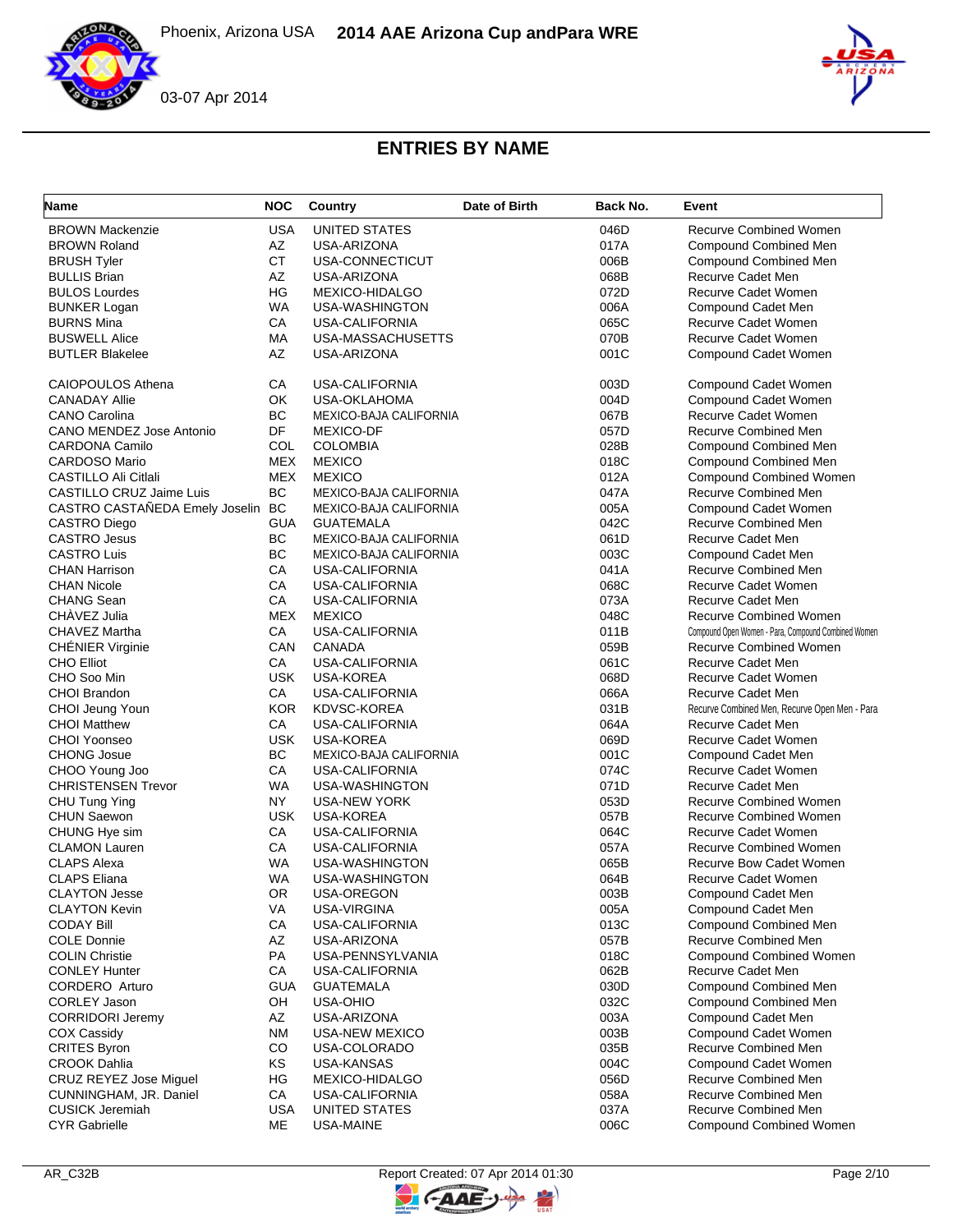



| Name                      | <b>NOC</b> | Country                | Date of Birth | Back No. | Event                                               |
|---------------------------|------------|------------------------|---------------|----------|-----------------------------------------------------|
| <b>DACUAG Harry</b>       | CA         | USA-CALIFORNIA         |               | 030A     | <b>Recurve Combined Men</b>                         |
| DAVIS Adam                | CO         | USA-COLORADO           |               | 037B     | Recurve Combined Men                                |
| DE LA GARZA Armando       | <b>CH</b>  | <b>MEXICO-COAHUILA</b> |               | 008D     | Compound Cadet Men                                  |
| <b>DEATON Bridger</b>     | <b>USA</b> | UNITED STATES          |               | 031B     | <b>Compound Combined Men</b>                        |
| DEL BOSQUE Jose G         | CH.        | MEXICO-COAHUILA        |               | 026B     | Compound Cadet Men                                  |
| DEL VALLE Daniel K        | <b>MEX</b> | <b>MEXICO</b>          |               | 023C     | <b>Compound Combined Men</b>                        |
| DELOCHE Pierre-Julien     | <b>FRA</b> | <b>FRANCE</b>          |               | 039A     | Compound Combined Men                               |
| DEMARCO Max               | CO         | USA-COLORADO           |               | 002B     | Compound Cadet Men                                  |
| <b>DENYS Alec</b>         | CAN        | <b>CANADA</b>          |               | 017B     | Compound Combined Men, Compound Open Men - Para     |
| <b>DIAB Bernadette</b>    | <b>NJ</b>  | <b>USA-NEW JERSEY</b>  |               | 021B     | Compound Combined Women                             |
| <b>DODEMONT Sophie</b>    | <b>FRA</b> | <b>FRANCE</b>          |               | 017B     | Compound Combined Women                             |
| <b>DRAKE Cara</b>         | WA         | USA-WASHINGTON         |               | 063B     | Recurve Cadet Women                                 |
| <b>DRAKE Kelsey</b>       | <b>WA</b>  | USA-WASHINGTON         |               | 061B     | Recurve Cadet Women                                 |
| <b>DUENAS CrispIn</b>     | CAN        | <b>CANADA</b>          |               | 032C     | <b>Recurve Combined Men</b>                         |
| DUNAWAY Alanna            | CA         | <b>USA-CALIFORNIA</b>  |               | 011C     | <b>Compound Combined Women</b>                      |
| <b>DUPREE Lori</b>        | <b>TX</b>  | USA-TEXAS              |               | 044D     | Recurve Combined Women, Recurve Open Women - Para   |
|                           |            |                        |               |          |                                                     |
| <b>EALY Sydney</b>        | AZ         | USA-ARIZONA            |               | 063D     | <b>Recurve Cadet Women</b>                          |
| <b>EATON Allison</b>      | <b>NC</b>  | USA-NORTH CAROLINA     |               | 051C     | <b>Recurve Combined Women</b>                       |
| <b>EDWARDS Shannon</b>    | <b>TX</b>  | USA-TEXAS              |               | 042D     | <b>Recurve Combined Women</b>                       |
| <b>EICH Madison</b>       | <b>WA</b>  | USA-WASHINGTON         |               | 056B     | <b>Recurve Combined Women</b>                       |
| EILINGER Hayden           | ME         | USA-MAINE              |               | 005D     | Compound Cadet Men                                  |
| <b>ELIASON Edwin</b>      | UT         | USA-UTAH               |               | 045C     | Recurve Bow Senior Men                              |
| <b>ELLISON Brady</b>      | AZ         | USA-ARIZONA            |               | 028C     | <b>Recurve Combined Men</b>                         |
| <b>ENGLISH Ben</b>        | <b>OR</b>  | USA-OREGON             |               | 032D     | <b>Compound Combined Men</b>                        |
| <b>ERTLE Grace</b>        | MI         | <b>USA-MICHIGAN</b>    |               | 007C     | <b>Compound Combined Women</b>                      |
| <b>ESCKELSON Roy</b>      | AZ         | USA-ARIZONA            |               | 015A     | <b>Compound Combined Men</b>                        |
| <b>ESTRADA Carolina</b>   | BC         | MEXICO-BAJA CALIFORNIA |               | 002A     | Compound Cadet Women                                |
| <b>EVANS Kevin</b>        | CAN        | <b>CANADA</b>          |               | 019B     | Compound Combined Men, Compound Open Men - Para     |
| <b>FABRY Jeff</b>         | CA         | <b>USA-CALIFORNIA</b>  |               | 015B     | Compound Combined Men, Compound - W1- Para          |
| <b>FANCHIN Joe</b>        | CA         | USA-CALIFORNIA         |               | 023A     | <b>Recurve Combined Men</b>                         |
| <b>FERKO Kate</b>         | CA         | <b>USA-CALIFORNIA</b>  |               | 061A     | <b>Recurve Cadet Women</b>                          |
| FIELD Brandon             | <b>BAR</b> | <b>BARBADOS</b>        |               | 042B     | Recurve Combined Men                                |
| FIERRO Julio              | <b>MEX</b> | <b>MEXICO</b>          |               | 025C     | <b>Compound Combined Men</b>                        |
| <b>FIGUEROA Mario</b>     | BC         | MEXICO-BAJA CALIFORNIA |               | 065D     | Recurve Cadet Men                                   |
| <b>FISHER Nick</b>        | AZ         | USA-ARIZONA            |               | 021A     | <b>Compound Combined Men</b>                        |
| FITZGERALD Ryan           | <b>MO</b>  | USA-MISSOURI           |               | 020D     | Compound Combined Men                               |
| <b>FLYNN Brendan</b>      | СA         | USA-CALIFORNIA         |               | 073C     | Recurve Cadet Men                                   |
| FORD Lee                  | GA         | USA-GEORGIA            |               | 051B     | Recurve Open Women - Para, Recurve Combined Women   |
| FORTENBERRY Ryan          | <b>TX</b>  | <b>USA-TEXAS</b>       |               | 027D     | <b>Recurve Combined Men</b>                         |
| <b>FOWLE Brandon</b>      | МA         | USA-MASSACHUSETTS      |               | 072D     | Recurve Cadet Men                                   |
| FOX, JR. Joe              | AZ         | USA-ARIZONA            |               | 067B     | Recurve Cadet Men                                   |
| <b>FRANGILLI Michele</b>  | <b>ITA</b> | <b>ITALY</b>           |               | 035D     | Recurve Combined Men                                |
| <b>FURMAN Robert</b>      | AZ         | USA-ARIZONA            |               | 026C     | Recurve Combined Men                                |
| <b>GADDAMADUGU Pranav</b> | СA         | <b>USA-CALIFORNIA</b>  |               | 070A     | <b>Recurve Cadet Men</b>                            |
| <b>GALIAZZO Marco</b>     | <b>ITA</b> | <b>ITALY</b>           |               | 034D     | <b>Recurve Combined Men</b>                         |
| <b>GALLIFET Thomas</b>    | <b>FRA</b> | <b>FRANCE</b>          |               | 047B     | Recurve Combined Men                                |
| <b>GALVEZ Tito</b>        | MN         | USA-MINNESOTA          |               | 037B     | Compound Bow Senior Men                             |
| <b>GARCES Joe</b>         | CA         | USA-CALIFORNIA         |               | 028A     | Recurve Bow Senior Men                              |
| <b>GARCIA Hector</b>      | COL        | <b>COLOMBIA</b>        |               | 038C     | Recurve Combined Men                                |
| <b>GARCIA Mariana</b>     | <b>MEX</b> | <b>MEXICO</b>          |               | 043C     | <b>Recurve Combined Women</b>                       |
| GARRETT Zach              | CA         | <b>USA-CALIFORNIA</b>  |               | 025A     | Recurve Combined Men                                |
| <b>GAUVIN Crystal</b>     | <b>CT</b>  | USA-CONNECTICUT        |               | 020B     | <b>Compound Combined Women</b>                      |
| <b>GAUVIN Rich</b>        | <b>CT</b>  | USA-CONNECTICUT        |               | 046D     | <b>Recurve Combined Men</b>                         |
| <b>GELLENTHIEN Braden</b> | <b>USA</b> | UNITED STATES          |               | 032B     | <b>Compound Combined Men</b>                        |
|                           |            |                        |               |          |                                                     |
| <b>GESHER Hugh</b>        | TX         | USA-TEXAS              |               | 023D     | Recurve Combined Men<br><b>Recurve Combined Men</b> |
| <b>GHIZZI Roberto</b>     | CA         | USA-CALIFORNIA         |               | 033A     |                                                     |
| <b>GIANOS Sarah</b>       | MA         | USA-MASSACHUSETTS      |               | 005B     | Compound Cadet Women                                |

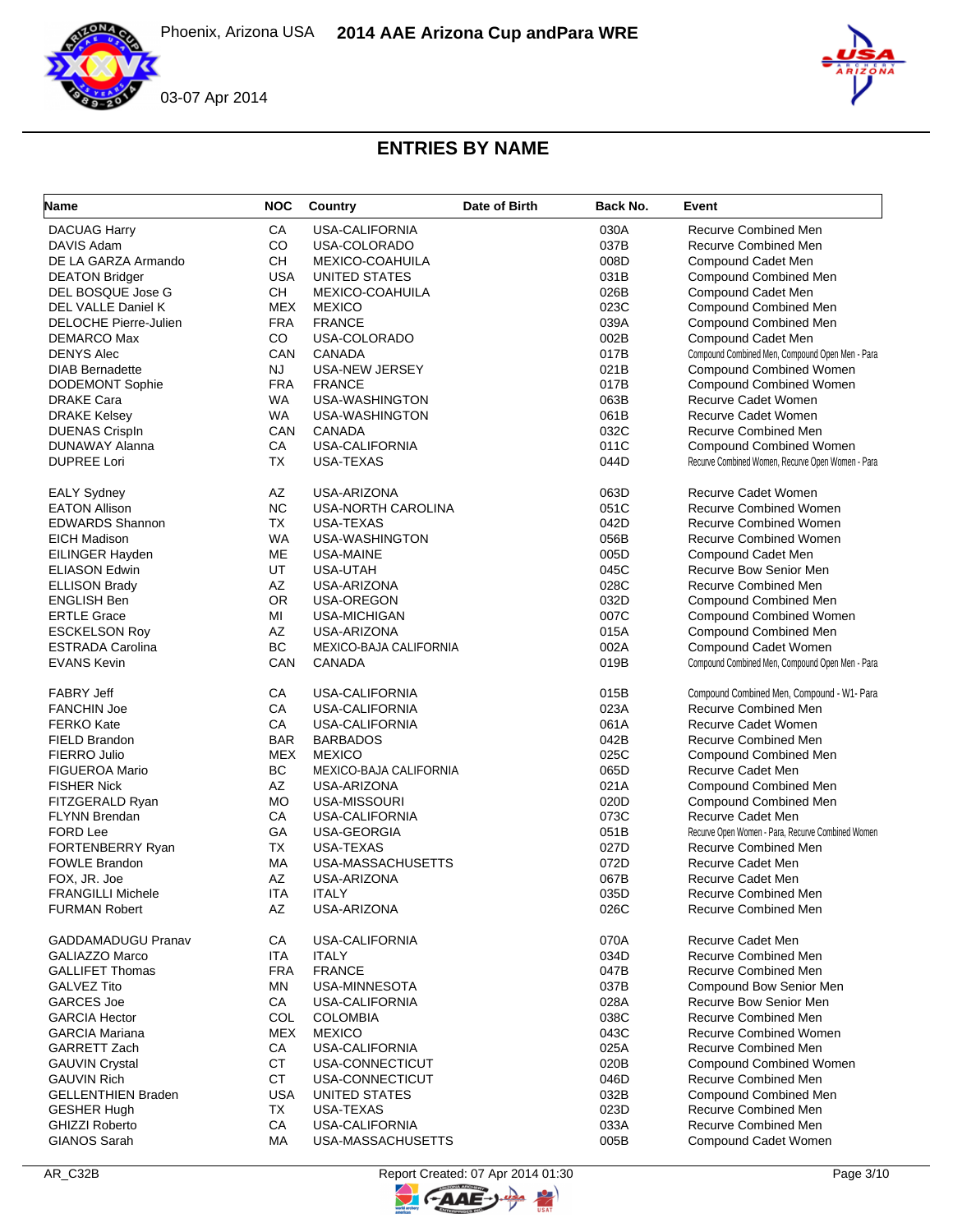



| Name                                     | <b>NOC</b> | Country                | Date of Birth | Back No. | Event                                               |
|------------------------------------------|------------|------------------------|---------------|----------|-----------------------------------------------------|
| <b>GIBILARO Ariel</b>                    | <b>USA</b> | UNITED STATES          |               | 048D     | <b>Recurve Combined Women</b>                       |
| <b>GILBERT Michelle</b>                  | <b>MD</b>  | USA-MARYLAND           |               | 049C     | <b>Recurve Combined Women</b>                       |
| <b>GILLINGHAM Tim</b>                    | UT         | USA-UTAH               |               | 021B     | <b>Compound Combined Men</b>                        |
| GO Sung Kil                              | <b>KOR</b> | KDVSC-KOREA            |               | 012B     | Compound Open Men - Para, Compound Combined Men     |
| <b>GONZALES Ricardo</b>                  | <b>CH</b>  | <b>MEXICO-COAHUILA</b> |               | 004B     | Compound Cadet Men                                  |
| GONZALEZ Gina L.                         | <b>MEX</b> | <b>MEXICO</b>          |               | 041C     | <b>Recurve Combined Women</b>                       |
| GONZALEZ Ivan                            | <b>MEX</b> | <b>MEXICO</b>          |               | 029B     | <b>Recurve Combined Men</b>                         |
| <b>GONZALEZ Rodolfo</b>                  | <b>MEX</b> | <b>MEXICO</b>          |               | 021C     | Compound Combined Men                               |
| <b>GOVIER Daniel</b>                     | WI         | USA-WISCONSIN          |               | 047C     | <b>Recurve Combined Men</b>                         |
| <b>GRANT Sydney</b>                      | GA         | USA-GEORGIA            |               | 006A     | Compound Cadet Women                                |
| <b>GREEN Tyler</b>                       | TX         | USA-TEXAS              |               | 006C     | <b>Compound Combined Men</b>                        |
| <b>GRELLNER Janis</b>                    | <b>MO</b>  | USA-MISSOURI           |               | 053C     | Recurve Combined Women                              |
| <b>GROSZKO Dawn</b>                      | CAN        | CANADA                 |               | 010C     | Compound Combined Women                             |
| <b>GUNN Danii</b>                        | AZ         | USA-ARIZONA            |               | 003C     | Compound Cadet Women                                |
| <b>GUNTERMAN Elizabeth</b>               | <b>TN</b>  | <b>USA-TENNESSEE</b>   |               | 073B     | <b>Recurve Cadet Women</b>                          |
| <b>GURROLA Osvaldo</b>                   | <b>BC</b>  | MEXICO-BAJA CALIFORNIA |               | 048A     | <b>Recurve Combined Men</b>                         |
|                                          |            |                        |               |          |                                                     |
| <b>HAGLEY Dwight</b>                     | <b>BAR</b> | <b>BARBADOS</b>        |               | 041B     | <b>Recurve Combined Men</b>                         |
| <b>HALL John</b>                         | FL         | USA-FLORIDA            |               | 052C     | <b>Recurve Combined Men</b>                         |
| <b>HAN Isaac</b>                         | CA         | <b>USA-CALIFORNIA</b>  |               | 068A     | <b>Recurve Cadet Men</b>                            |
| <b>HAN Jenny</b>                         | CA         | USA-CALIFORNIA         |               | 055A     | <b>Recurve Combined Women</b>                       |
| <b>HARDY Jennifer</b>                    | <b>TX</b>  | USA-TEXAS              |               | 041D     | <b>Recurve Combined Women</b>                       |
| <b>HARRIS Emma</b>                       | FL.        | <b>USA-FLORIDA</b>     |               | 074B     | Recurve Cadet Women                                 |
| <b>HEILANDT Matt</b>                     | CAN        | <b>CANADA</b>          |               | 035C     | <b>Recurve Combined Men</b>                         |
| <b>HELLER Alexis</b>                     | <b>NJ</b>  | USA-NEW JERSEY         |               | 008D     | Compound Combined Women                             |
| <b>HELLER Courtney</b>                   | <b>NJ</b>  | USA-NEW JERSEY         |               | 004B     | Compound Cadet Women                                |
| <b>HENSON Tony</b>                       | CO         | USA-COLORADO           |               | 036B     | <b>Recurve Combined Men</b>                         |
| <b>HERNANDEZ Ana Paulina</b>             | BC         | MEXICO-BAJA CALIFORNIA |               | 003A     | Compound Cadet Women                                |
| <b>HERNANDEZ Martha C.</b>               | <b>MEX</b> | <b>MEXICO</b>          |               | 016A     | <b>Compound Combined Women</b>                      |
| <b>HERNANDEZ Roberto</b>                 | <b>ESA</b> | EL SALVADOR            |               | 039B     | Compound Combined Men                               |
| <b>HESS D Arce</b>                       | CA         | USA-CALIFORNIA         |               | 009C     | Compound Combined Women                             |
| <b>HILL Chris</b>                        | <b>NV</b>  | USA-NEVADA             |               | 051C     | <b>Recurve Combined Men</b>                         |
| <b>HINES Timm</b>                        | <b>WA</b>  | USA-WASHINGTON         |               | 043B     | Recurve Combined Men                                |
| <b>HIRASAWA Nako</b>                     | <b>JPN</b> | <b>JAPAN</b>           |               | 018B     | Compound Open Women - Para, Compound Combined Women |
| <b>HIRST Curtis</b>                      | <b>GBR</b> | <b>GREAT BRITAIN</b>   |               | 070D     | Recurve Cadet Men                                   |
| <b>HIRST Fiona</b>                       | <b>GBR</b> | <b>GREAT BRITAIN</b>   |               | 053A     | <b>Recurve Combined Women</b>                       |
| <b>HOUSER David</b>                      | PA         | USA-PENNSYLVANIA       |               | 006D     | <b>Compound Combined Men</b>                        |
| <b>HUDSON Robert</b>                     | CAN        | <b>CANADA</b>          |               | 016B     | Compound Open Men - Para, Compound Combined Men     |
| <b>HUNTON Irina</b>                      | CA         | <b>USA-CALIFORNIA</b>  |               | 045A     | Recurve Combined Women                              |
| <b>HWANG Angella</b>                     | CA         | USA-CALIFORNIA         |               | 065A     | Recurve Cadet Women                                 |
| <b>INFANTE Luis Esteban</b>              | CН         | <b>MEXICO-COAHUILA</b> |               | 055D     | <b>Recurve Combined Men</b>                         |
| <b>JAIME Hafid</b>                       | <b>MEX</b> | <b>MEXICO</b>          |               | 020C     | Compound Combined Men                               |
| JEH Se Eun                               | <b>USK</b> | USA-KOREA              |               | 066D     | <b>Recurve Bow Cadet Women</b>                      |
| <b>JEONG Yena</b>                        | CA         | USA-CALIFORNIA         |               | 067C     | Recurve Bow Cadet Women                             |
| <b>JEREMIASSEN Henny</b>                 | DEN        | <b>DENMARK</b>         |               | 052C     | <b>Recurve Combined Women</b>                       |
| JIMÉNEZ Rubén                            | <b>CRC</b> | <b>COSTA RICA</b>      |               | 039C     | <b>Recurve Combined Men</b>                         |
| <b>JOHNSON Brittany</b>                  | CAN        | CANADA                 |               | 007A     | <b>Compound Combined Women</b>                      |
| <b>JOHNSON Cody</b>                      | AZ         | USA-ARIZONA            |               | 002A     | Compound Cadet Men                                  |
| <b>JOHNSON Elaine</b>                    | CAN        | CANADA                 |               | 009B     | Compound Combined Women                             |
| <b>JOHNSON Richard</b>                   | <b>CT</b>  | USA-CONNECTICUT        |               | 045D     | Recurve Combined Men                                |
| <b>JOHNSON Wyatt</b>                     | WA.        | USA-WASHINGTON         |               | 027C     | Compound Combined Men                               |
| <b>JONES Erika</b>                       | <b>USA</b> | UNITED STATES          |               | 014A     | <b>Compound Combined Women</b>                      |
| JUNG Young Joo                           | <b>KOR</b> | KDVSC-KOREA            |               | 032B     | Recurve Combined Men, Recurve Open Men - Para       |
| <b>JURENKA Jahna</b>                     | МT         | <b>USA-MONTANA</b>     |               | 021A     | <b>Compound Combined Women</b>                      |
|                                          |            |                        |               |          | Recurve Combined Men                                |
| <b>KALAL Matthew</b><br><b>KALE Nick</b> | СA         | USA-CALIFORNIA         |               | 032A     | Recurve Combined Men                                |
|                                          | CA         | USA-CALIFORNIA         |               | 024A     |                                                     |
| KAMINSKI Jake                            | <b>USA</b> | UNITED STATES          |               | 039A     | Recurve Combined Men                                |

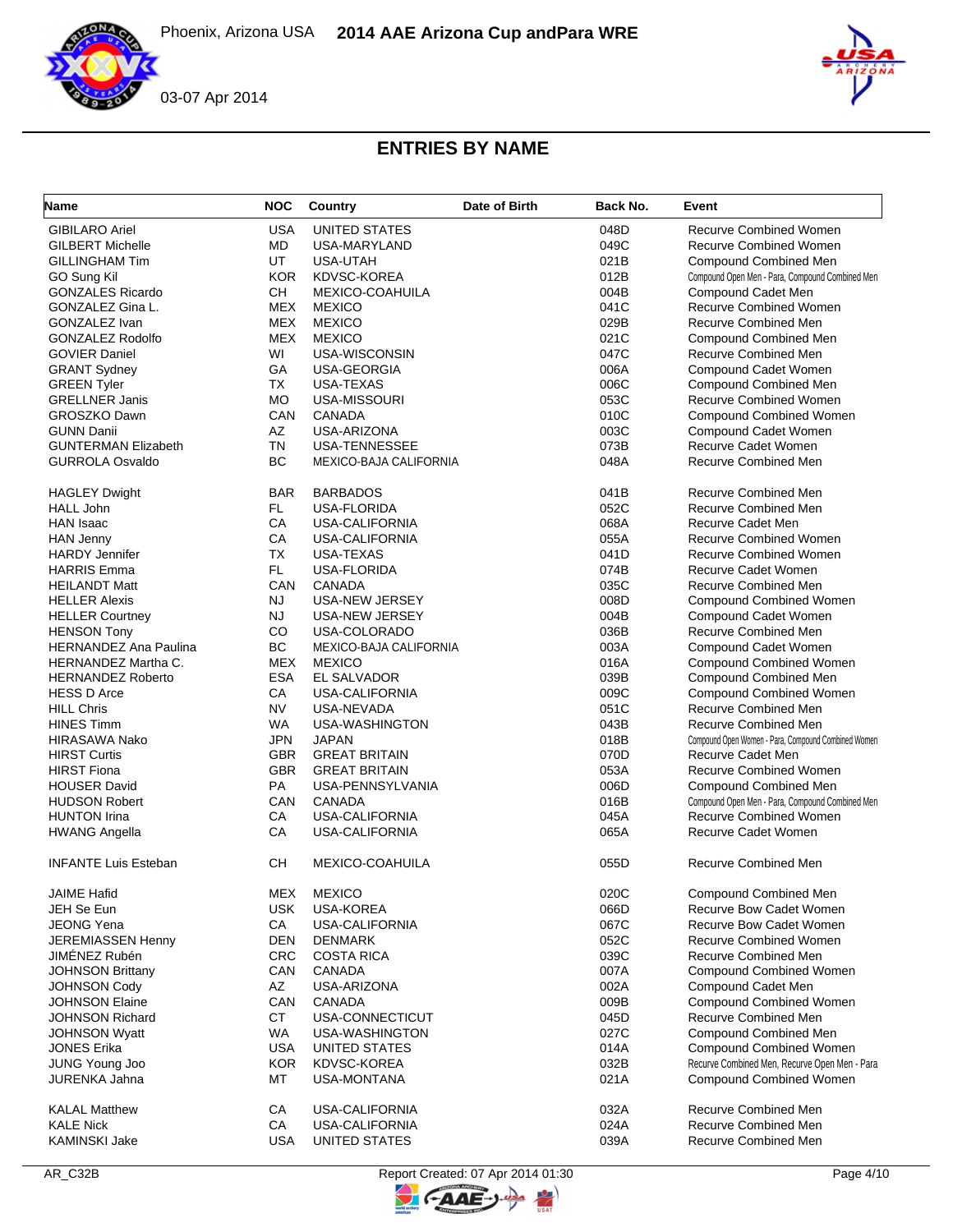



| Name                      | <b>NOC</b> | Country               | Date of Birth | Back No. | Event                                             |
|---------------------------|------------|-----------------------|---------------|----------|---------------------------------------------------|
| <b>KANG JoonHee Ariel</b> | CA         | USA-CALIFORNIA        |               | 066C     | <b>Recurve Cadet Women</b>                        |
| <b>KANG Matthew</b>       | CA         | <b>USA-CALIFORNIA</b> |               | 072C     | Recurve Cadet Men                                 |
| <b>KAZAMA Daisuke</b>     | CA         | <b>USA-CALIFORNIA</b> |               | 027A     | Recurve Combined Men                              |
| <b>KELLER Lexi</b>        | WI         | USA-WISCONSIN         |               | 013C     | <b>Compound Combined Women</b>                    |
| <b>KELLY Connor</b>       | CA         | USA-CALIFORNIA        |               | 009C     | Compound Combined Men                             |
| <b>KELLY Joshua</b>       | CA         | <b>USA-CALIFORNIA</b> |               | 065C     | Recurve Cadet Men                                 |
| <b>KENNEDY Jason</b>      | МA         | USA-MASSACHUSETTS     |               | 022D     | Compound Combined Men                             |
| <b>KIM Christine</b>      | CA         | <b>USA-CALIFORNIA</b> |               | 064A     | Recurve Cadet Women                               |
| <b>KIM Daniel</b>         | CA         | <b>USA-CALIFORNIA</b> |               | 071C     | Recurve Cadet Men                                 |
| <b>KIM Diana</b>          | СA         | USA-CALIFORNIA        |               | 072A     | Recurve Cadet Women                               |
| KIM Dong Myung            | <b>USK</b> | <b>USA-KOREA</b>      |               | 053B     | <b>Recurve Combined Women</b>                     |
| <b>KIM Erika</b>          | CA         | <b>USA-CALIFORNIA</b> |               | 066A     | <b>Recurve Cadet Women</b>                        |
| <b>KIM Geun</b>           | CA         | USA-CALIFORNIA        |               | 069C     | Recurve Cadet Men                                 |
| <b>KIM Grace</b>          | CA         | <b>USA-CALIFORNIA</b> |               | 074A     | Recurve Cadet Women                               |
| KIM Jin                   | CA         | USA-CALIFORNIA        |               | 055B     | <b>Recurve Combined Men</b>                       |
| KIM Joony                 | ID         | <b>USA-IDAHO</b>      |               | 072B     | Recurve Cadet Men                                 |
| <b>KIM Julie</b>          | CA         | <b>USA-CALIFORNIA</b> |               | 063A     | Recurve Cadet Women                               |
| <b>KIM Linsey</b>         | HI         | USA-HAWAII            |               | 070D     | <b>Recurve Cadet Women</b>                        |
| <b>KIM Michelle</b>       | CA         | <b>USA-CALIFORNIA</b> |               | 069A     | <b>Recurve Cadet Women</b>                        |
| KIM Min Ki                | <b>USK</b> | USA-KOREA             |               | 059C     | <b>Recurve Combined Men</b>                       |
| <b>KIM Minsoo</b>         | CA         | <b>USA-CALIFORNIA</b> |               | 070C     | Recurve Cadet Men                                 |
| <b>KIM Rachael</b>        | CA         | <b>USA-CALIFORNIA</b> |               | 067A     | <b>Recurve Cadet Women</b>                        |
| KIM Sang Hyo              | <b>USK</b> | USA-KOREA             |               | 064B     | Recurve Cadet Men                                 |
| <b>KIM Stephanie</b>      | CA         | USA-CALIFORNIA        |               | 058A     | <b>Recurve Combined Women</b>                     |
| KISS-JOHNSON Kinga        | SC         | USA-SOUTH CAROLINA    |               | 054B     | Recurve Open Women - Para, Recurve Combined Women |
| <b>KLIMITCHEK Collin</b>  | <b>USA</b> |                       |               | 038A     |                                                   |
|                           |            | UNITED STATES         |               |          | Recurve Combined Men<br>Recurve Cadet Men         |
| <b>KLUS John</b>          | WI         | USA-WISCONSIN         |               | 074A     |                                                   |
| <b>KLYMKO</b> Friedhelm   | СA         | <b>USA-CALIFORNIA</b> |               | 026A     | Recurve Combined Men                              |
| <b>KOCUREK Zachary</b>    | ТX         | USA-TEXAS             |               | 066D     | Recurve Cadet Men                                 |
| <b>KOEHL Heather</b>      | TX         | USA-TEXAS             |               | 043D     | <b>Recurve Combined Women</b>                     |
| <b>KOLB Dan</b>           | <b>WY</b>  | USA-WYOMING           |               | 037A     | <b>Compound Combined Men</b>                      |
| <b>KOLKE Josef</b>        | <b>WA</b>  | USA-WASHINGTON        |               | 059D     | <b>Recurve Combined Men</b>                       |
| <b>KOO Dongsub</b>        | <b>KOR</b> | KDVSC-KOREA           |               | 009B     | Compound - W1- Para, Compound Combined Men        |
| KOO Ja Yong               | <b>KOR</b> | <b>KDVSC-KOREA</b>    |               | 033B     | Recurve Combined Men, Recurve Open Men - Para     |
| <b>KOVAL Jill</b>         | MD.        | USA-MARYLAND          |               | 007D     | <b>Compound Combined Women</b>                    |
| KWEON Hyun Ju             | <b>KOR</b> | <b>KDVSC-KOREA</b>    |               | 013B     | Compound Combined Men, Compound Open Men - Para   |
| <b>LANCE Sarah</b>        | USA        | UNITED STATES         |               | 015B     | <b>Compound Combined Women</b>                    |
| <b>LANE Daniel</b>        | OH         | <b>USA-OHIO</b>       |               | 031C     | Compound Combined Men                             |
| <b>LAURITA Jerry</b>      | AZ         | USA-ARIZONA           |               | 027C     | Recurve Combined Men                              |
| <b>LAWTON Ralph</b>       | PA         | USA-PENNSYLVANIA      |               | 071B     | Recurve Cadet Men                                 |
| <b>LAYOLLE Patricia</b>   | <b>BRA</b> | <b>BRAZIL</b>         |               | 052B     | Recurve Open Women - Para, Recurve Combined Women |
| <b>LAZAROFF Brett</b>     | NY         | <b>USA-NEW YORK</b>   |               | 041D     | Recurve Combined Men                              |
| <b>LEAR Charles</b>       | MO         | USA-MISSOURI          |               | 027B     | Compound - W1- Para, Compound Combined Men        |
| <b>LEBECQUE Pascale</b>   | <b>FRA</b> | <b>FRANCE</b>         |               | 018A     | <b>Compound Combined Women</b>                    |
| <b>LEE Albert</b>         | СA         | USA-CALIFORNIA        |               | 061B     | Recurve Cadet Men                                 |
| <b>LEE Chel Soo</b>       | <b>KOR</b> | <b>KDVSC-KOREA</b>    |               | 010B     | Compound Combined Men, Compound Open Men - Para   |
| <b>LEE David</b>          | СA         | USA-CALIFORNIA        |               | 067C     | Recurve Cadet Men                                 |
| <b>LEE Donghyeon</b>      | <b>USK</b> | <b>USA-KOREA</b>      |               | 063B     | Recurve Cadet Men                                 |
| LEE Ha Hyun               | <b>USK</b> | USA-KOREA             |               | 065B     | Recurve Cadet Men                                 |
| LEE Je-Oh (Daniel)        | CA         | USA-CALIFORNIA        |               | 062C     | Recurve Cadet Men                                 |
| LEE Ji Dam                | CA         | USA-CALIFORNIA        |               | 064C     | Recurve Cadet Men                                 |
| LEE Jie-Ae                | СA         | USA-CALIFORNIA        |               | 063C     | Recurve Cadet Women                               |
| <b>LEE Kenn</b>           | CA         | <b>USA-CALIFORNIA</b> |               | 072A     | Recurve Cadet Men                                 |
| <b>LEE Matias</b>         | PAN        | <b>PANAMA</b>         |               | 069B     | Recurve Cadet Men                                 |
| <b>LEE Sean</b>           | USK.       | <b>USA-KOREA</b>      |               | 066B     | Recurve Cadet Men                                 |
| <b>LEE Vanessa</b>        | CAN        | CANADA                |               | 050A     | <b>Recurve Combined Women</b>                     |
|                           |            |                       |               |          | <b>Recurve Combined Women</b>                     |
| <b>LEE Yeseulmi</b>       | CA         | USA-CALIFORNIA        |               | 060A     |                                                   |
| LI Linus                  | CA         | USA-CALIFORNIA        |               | 062A     | Recurve Cadet Men                                 |
| <b>LIM Rebecca</b>        | CA         | USA-CALIFORNIA        |               | 062C     | Recurve Cadet Women                               |

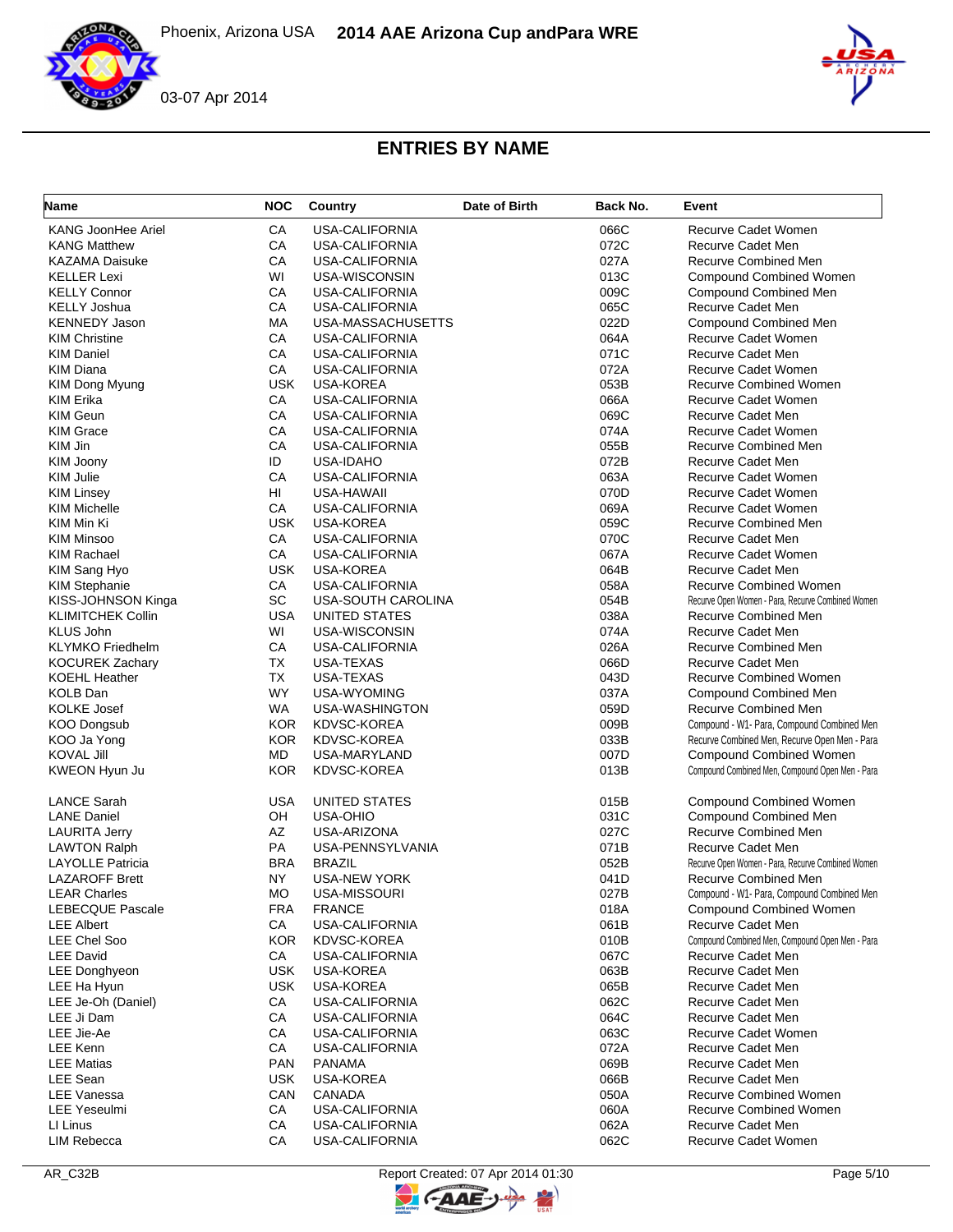



| <b>Name</b>                      | <b>NOC</b> | Country                       | Date of Birth | Back No. | Event                                         |
|----------------------------------|------------|-------------------------------|---------------|----------|-----------------------------------------------|
| <b>LIMBOURNE Scott</b>           | <b>NM</b>  | <b>USA-NEW MEXICO</b>         |               | 038B     | <b>Compound Combined Men</b>                  |
| <b>LIONETTI Pia Carmen Maria</b> | <b>ITA</b> | <b>ITALY</b>                  |               | 047B     | <b>Recurve Combined Women</b>                 |
| <b>LITZLER Brett</b>             | <b>AZ</b>  | USA-ARIZONA                   |               | 025C     | <b>Recurve Combined Men</b>                   |
| <b>LOPEZ Abril</b>               | PU         | MEXICO-PUEBLA                 |               | 009D     | <b>Compound Combined Women</b>                |
| LOPEZ Andrea                     | <b>BC</b>  | MEXICO-BAJA CALIFORNIA        |               | 066B     | Recurve Cadet Women                           |
| LOPEZ GALLO Humberto             | BC         | MEXICO-BAJA CALIFORNIA        |               | 007A     | <b>Compound Combined Men</b>                  |
| LOPEZ Sara                       | COL        | <b>COLOMBIA</b>               |               | 019D     | <b>Compound Combined Women</b>                |
| <b>LOPEZ Tania</b>               | <b>BC</b>  | MEXICO-BAJA CALIFORNIA        |               | 016C     | <b>Compound Combined Women</b>                |
| <b>LORIG Khatuna</b>             | <b>USA</b> | UNITED STATES                 |               | 048A     | <b>Recurve Combined Women</b>                 |
| LOXTERKAMP Elizabeth             | ME         | USA-MAINE                     |               | 060B     | <b>Recurve Combined Women</b>                 |
| <b>LUKOW Michael</b>             | UT         | USA-UTAH                      |               | 046C     | Recurve Open Men - Para, Recurve Combined Men |
| <b>LUMAN Chris</b>               | GA         | USA-GEORGIA                   |               | 058D     | Recurve Bow Junior Men                        |
| LUND Bryan                       | CA         | USA-CALIFORNIA                |               | 036A     | <b>Recurve Combined Men</b>                   |
| MACDONALD Hugh                   | CAN        | <b>CANADA</b>                 |               | 034C     | Recurve Combined Men                          |
| <b>MACDONALD Matthew</b>         | AZ         | USA-ARIZONA                   |               | 009A     | Compound Combined Men                         |
| <b>MADRID Alexis</b>             | <b>MEX</b> | <b>MEXICO</b>                 |               | 017A     | Compound Combined Women                       |
| <b>MAHABIR Raveena</b>           | <b>BAR</b> | <b>BARBADOS</b>               |               | 054A     | <b>Recurve Combined Women</b>                 |
| <b>MAITLAND Pamela</b>           | CA         | <b>USA-CALIFORNIA</b>         |               | 043A     | <b>Recurve Combined Women</b>                 |
| <b>MANDIA Claudia</b>            | <b>ITA</b> | <b>ITALY</b>                  |               | 046B     | <b>Recurve Combined Women</b>                 |
| <b>MANDIA Massimiliano</b>       | <b>ITA</b> | <b>ITALY</b>                  |               | 037D     | <b>Recurve Combined Men</b>                   |
| <b>MARCEN Maja</b>               | COL        | <b>COLOMBIA</b>               |               | 020A     | <b>Compound Combined Women</b>                |
| MARCOZZI Gabriel                 | PA         | USA-PENNSYLVANIA              |               | 005B     | Compound Cadet Men                            |
| <b>MARIN Javier</b>              | BC         | MEXICO-BAJA CALIFORNIA        |               | 008A     | Compound Combined Men                         |
| <b>MARINO Anthony</b>            | <b>NJ</b>  | USA-NEW JERSEY                |               | 050A     | <b>Recurve Combined Men</b>                   |
| <b>MARQUEZ Anthony</b>           | AZ         | USA-ARIZONA                   |               | 024A     | <b>Compound Combined Men</b>                  |
| MARQUEZ Fernando                 | BC         | <b>MEXICO-BAJA CALIFORNIA</b> |               | 007C     | <b>Compound Combined Men</b>                  |
| <b>MARQUEZ Rebeca</b>            | BC         | MEXICO-BAJA CALIFORNIA        |               | 069B     | Recurve Cadet Women                           |
| <b>MARTIN Jim</b>                | CAN        | <b>CANADA</b>                 |               | 015C     | <b>Compound Combined Men</b>                  |
| <b>MARTINEZ Diana</b>            | <b>GUA</b> | <b>GUATEMALA</b>              |               | 019A     | <b>Compound Combined Women</b>                |
| <b>MARTINEZ Domonic</b>          | UT         | USA-UTAH                      |               | 007B     | Compound Combined Men                         |
| <b>MARTINEZ Enrique</b>          | CH         | MEXICO-COAHUILA               |               | 014C     | <b>Compound Combined Men</b>                  |
| <b>MATEO Andrew</b>              | AZ         | USA-ARIZONA                   |               | 056B     | Recurve Combined Men                          |
| <b>MCADAMS</b> Georgia           | <b>TX</b>  | USA-TEXAS                     |               | 002B     | Compound Cadet Women                          |
| MCCURRY John                     | AZ         | USA-ARIZONA                   |               | 029C     | Recurve Combined Men                          |
| MCGLYN Joseph                    | <b>NY</b>  | <b>USA-NEW YORK</b>           |               | 042D     | <b>Recurve Combined Men</b>                   |
| <b>MCGRATH Megan</b>             | <b>WA</b>  | USA-WASHINGTON                |               | 055B     | <b>Recurve Combined Women</b>                 |
| <b>MCLAUGHLIN Daniel</b>         | CA         | <b>USA-CALIFORNIA</b>         |               | 044A     | Recurve Combined Men                          |
| MCLAUGHLIN Sean                  | CA         | USA-CALIFORNIA                |               | 029A     | <b>Recurve Combined Men</b>                   |
| <b>MCMENEMAY Dillon</b>          | <b>NY</b>  | <b>USA-NEW YORK</b>           |               | 059B     | Recurve Combined Men                          |
| <b>MCROY Steve</b>               | AZ         | USA-ARIZONA                   |               | 014A     | <b>Compound Combined Men</b>                  |
| <b>MEDINA Adolfo</b>             | <b>MEX</b> | <b>MEXICO</b>                 |               | 022C     | Compound Combined Men                         |
| <b>MELOTTO Luca</b>              | <b>ITA</b> | <b>ITALY</b>                  |               | 036D     | <b>Recurve Combined Men</b>                   |
| <b>MENKE Matthew</b>             | МN         | USA-MINNESOTA                 |               | 003D     | Compound Cadet Men                            |
| <b>MERINO Brenda</b>             | MEX        | <b>MEXICO</b>                 |               | 015A     | <b>Compound Combined Women</b>                |
| <b>MICHEL Lindsay</b>            | PA         | USA-PENNSYLVANIA              |               | 005D     | Compound Bow Cadet Women                      |
| MICKELBERRY Erin                 | <b>USA</b> | UNITED STATES                 |               | 047D     | <b>Recurve Combined Women</b>                 |
| <b>MILLER Caleb</b>              | CO         | USA-COLORADO                  |               | 058B     | Recurve Combined Men                          |
| <b>MILLER David</b>              | AZ         | USA-ARIZONA                   |               | 012A     | Compound Combined Men                         |
| <b>MIN Songhee</b>               | CA         | USA-CALIFORNIA                |               | 071C     | Recurve Cadet Women                           |
| <b>MISCIONE Anna</b>             | CA         | <b>USA-CALIFORNIA</b>         |               | 056A     | <b>Recurve Combined Women</b>                 |
| <b>MORAN Tristan</b>             | CAN        | <b>CANADA</b>                 |               | 001D     | Compound Cadet Men                            |
| MORENO Joel                      | UT         | USA-UTAH                      |               | 022B     | <b>Compound Combined Men</b>                  |
| <b>MORENO Karen</b>              | <b>BC</b>  | MEXICO-BAJA CALIFORNIA        |               | 004A     | Compound Cadet Women                          |
| <b>MORRIS Carin</b>              | <b>BAR</b> | <b>BARBADOS</b>               |               | 020C     | <b>Compound Combined Women</b>                |
| <b>MORRIS Richard</b>            | <b>BAR</b> | <b>BARBADOS</b>               |               | 039B     | <b>Recurve Combined Men</b>                   |
| <b>MORRIS Tricia</b>             | CAN        | CANADA                        |               | 012C     | <b>Compound Combined Women</b>                |
| <b>MURILLO Alba</b>              | MEX        | <b>MEXICO</b>                 |               | 042C     | <b>Recurve Combined Women</b>                 |
| <b>MURPHY Norbert</b>            | CAN        | CANADA                        |               | 018B     | Compound Combined Men, Compound - W1- Para    |
| <b>MURPHY Rachael</b>            | CA         | USA-CALIFORNIA                |               | 041A     | <b>Recurve Combined Women</b>                 |

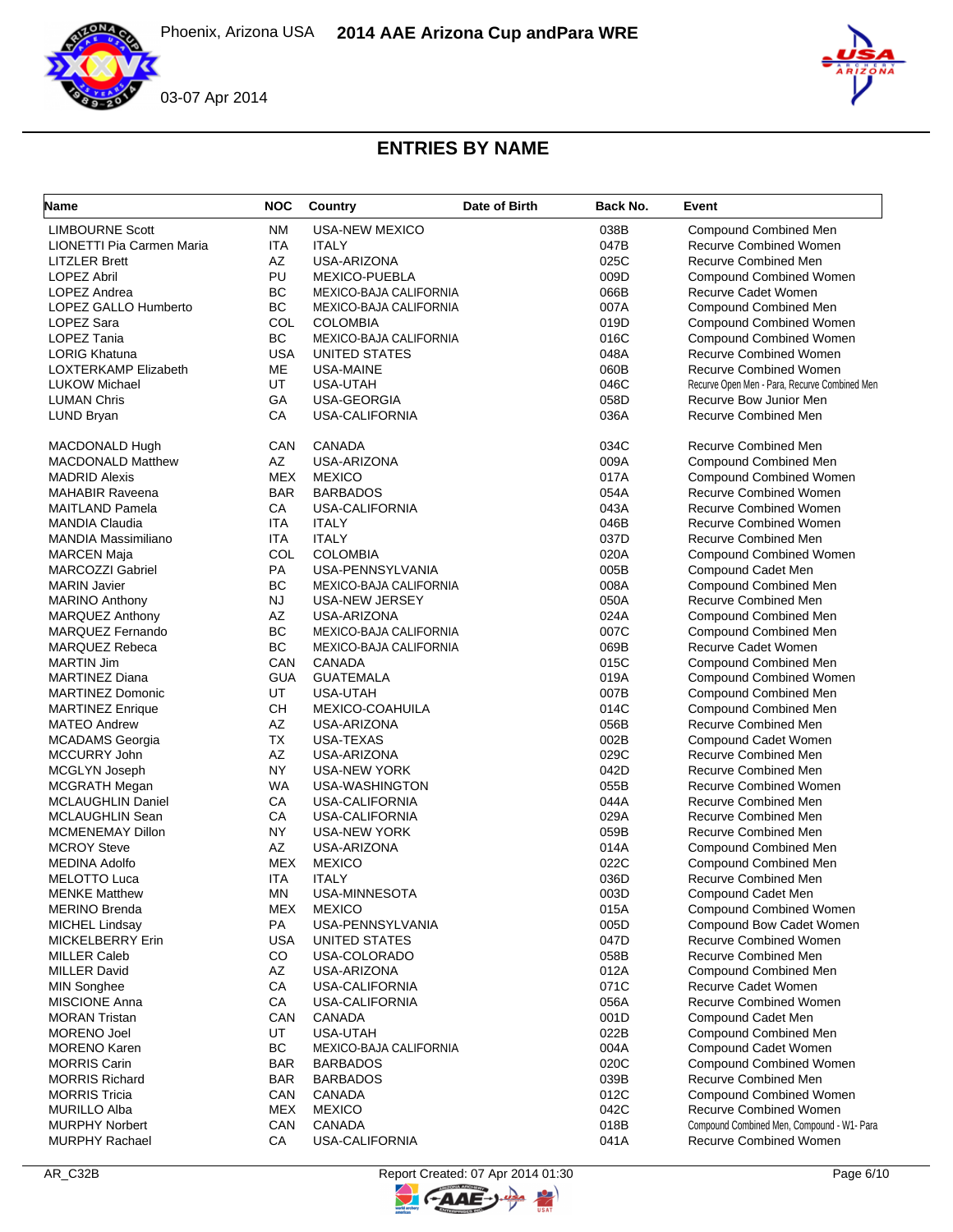

| Name                      | <b>NOC</b> | Country                | Date of Birth | Back No. | Event                                         |
|---------------------------|------------|------------------------|---------------|----------|-----------------------------------------------|
| NA Hyewon                 | <b>USK</b> | <b>USA-KOREA</b>       |               | 067D     | <b>Recurve Cadet Women</b>                    |
| <b>NESPOLI Mauro</b>      | <b>ITA</b> | <b>ITALY</b>           |               | 038D     | <b>Recurve Combined Men</b>                   |
| <b>NEWMAN Blaise</b>      | OK         | USA-OKLAHOMA           |               | 059C     | <b>Recurve Combined Women</b>                 |
| NICHOLS Wade              | AZ         | USA-ARIZONA            |               | 016A     | <b>Compound Combined Men</b>                  |
| NICHOLSON Zach            | AZ         | USA-ARIZONA            |               | 018A     | Compound Combined Men                         |
| <b>NIELSEN Heather</b>    | AZ         | USA-ARIZONA            |               | 015D     | Compound Combined Women                       |
| <b>NITTA Kent</b>         | CA         | USA-CALIFORNIA         |               | 056A     | <b>Recurve Combined Men</b>                   |
| <b>NUNNA Tanay</b>        | CA         | USA-CALIFORNIA         |               | 066C     | Recurve Cadet Men                             |
|                           |            |                        |               |          |                                               |
| OCHOA Linda               | MEX        | <b>MEXICO</b>          |               | 013A     | <b>Compound Combined Women</b>                |
| OFFCHISS Cody             | <b>OR</b>  | USA-OREGON             |               | 070B     | Recurve Cadet Men                             |
| OH Benjamin               | CA         | <b>USA-CALIFORNIA</b>  |               | 067A     | <b>Recurve Cadet Men</b>                      |
| <b>OHLENDORF Jake</b>     | CA         | USA-CALIFORNIA         |               | 063C     | Recurve Cadet Men                             |
| OLIVER Ryan               | FL.        | USA-FLORIDA            |               | 069D     | Recurve Cadet Men                             |
| <b>OLSON Alexander</b>    | IA         | USA-IOWA               |               | 058C     | <b>Recurve Combined Men</b>                   |
| <b>ORIHUELA Gabriel</b>   | <b>BC</b>  | MEXICO-BAJA CALIFORNIA |               | 002C     | Compound Cadet Men                            |
| <b>OSPINA Jose Carlos</b> | COL        | <b>COLOMBIA</b>        |               | 027A     | <b>Compound Combined Men</b>                  |
| <b>OSTLING Turia</b>      | AZ         | USA-ARIZONA            |               | 044B     | Recurve Combined Women                        |
| <b>OVIEDO Salvador</b>    | BC         | MEXICO-BAJA CALIFORNIA |               | 004C     | Compound Bow Cadet Men                        |
|                           |            |                        |               |          |                                               |
| PACHECO Daniel            | COL        | <b>COLOMBIA</b>        |               | 041C     | Recurve Combined Men                          |
| PAGNI Sergio              | <b>ITA</b> | <b>ITALY</b>           |               | 038A     | Compound Combined Men                         |
| PAGUIA Raymond            | CA         | <b>USA-CALIFORNIA</b>  |               | 045A     | <b>Recurve Combined Men</b>                   |
| PAIZ Maria Andre          | <b>GUA</b> | <b>GUATEMALA</b>       |               | 049D     | Recurve Combined Women                        |
| <b>PAIZ Rafael</b>        | <b>GUA</b> | <b>GUATEMALA</b>       |               | 029D     | Compound Combined Men                         |
| PALUMBO Timothy           | <b>NY</b>  | <b>USA-NEW YORK</b>    |               | 043D     | Recurve Open Men - Para, Recurve Combined Men |
| <b>PAN Katherine</b>      | CA         | USA-CALIFORNIA         |               | 071A     | <b>Recurve Cadet Women</b>                    |
| PAN, JR. Patrick          | CA         | <b>USA-CALIFORNIA</b>  |               | 065A     | Recurve Cadet Men                             |
| <b>PAREDES</b> Samantha   | BC         | MEXICO-BAJA CALIFORNIA |               | 001A     | Compound Cadet Women                          |
| <b>PARK Alice</b>         | CA         | USA-CALIFORNIA         |               | 069C     | Recurve Cadet Women                           |
| <b>PARK Danielle</b>      | CA         | USA-CALIFORNIA         |               | 070C     | Recurve Cadet Women                           |
| <b>PARK David</b>         | CA         | USA-CALIFORNIA         |               | 055A     | Recurve Combined Men                          |
| PARK Hong Jo              | <b>KOR</b> | KDVSC-KOREA            |               |          | Recurve Combined Men                          |
| PARK Hyeongeun            | <b>USK</b> | USA-KOREA              |               | 058B     | <b>Recurve Combined Women</b>                 |
| PARK Jiah                 | CA         | USA-CALIFORNIA         |               | 059A     | <b>Recurve Combined Women</b>                 |
| <b>PARK Kenneth</b>       | CA         | USA-CALIFORNIA         |               | 059A     | Recurve Bow Junior Men                        |
| <b>PARK Nathan</b>        | CA         | USA-CALIFORNIA         |               | 063A     | Recurve Cadet Men                             |
| <b>PARK Sean</b>          | CA         | <b>USA-CALIFORNIA</b>  |               | 069A     | Recurve Cadet Men                             |
| <b>PARMENTIER Laurent</b> | <b>MEX</b> | <b>MEXICO</b>          |               | 026B     | Recurve Combined Men                          |
| PARRILLA Olmo             | <b>GUA</b> | <b>GUATEMALA</b>       |               | 044C     | Recurve Combined Men                          |
| <b>PATTON Edward Jr</b>   | GA         | USA-GEORGIA            |               |          | Recurve Combined Men                          |
| PAVLOV Vadim              | <b>RUS</b> | <b>RUSSIA</b>          |               | 051A     | Recurve Combined Men                          |
| PELLEGRINO William        | CO         | USA-COLORADO           |               | 034C     | <b>Compound Combined Men</b>                  |
| <b>PELTON Cassandra</b>   | GА         | USA-GEORGIA            |               | 058C     | <b>Recurve Combined Women</b>                 |
| <b>PEREZ Gabriel</b>      | <b>BC</b>  | MEXICO-BAJA CALIFORNIA |               | 064D     | Recurve Cadet Men                             |
| <b>PERRY Robert</b>       | ID         | USA-IDAHO              |               | 050B     | Recurve Open Men - Para, Recurve Combined Men |
| PETERSHEIM Haley          | AZ         | USA-ARIZONA            |               | 064D     | Recurve Cadet Women                           |
| PETITT Meagan             | <b>FL</b>  | USA-FLORIDA            |               | 005C     | Compound Cadet Women                          |
| PFISTER Jason             | OH         | <b>USA-OHIO</b>        |               | 047D     | Recurve Combined Men                          |
| PHETTEPLACE Enoch         | ТX         | USA-TEXAS              |               | 029A     | <b>Compound Combined Men</b>                  |
| PIPER Sep                 | HI         | USA-HAWAII             |               | 038D     | <b>Compound Combined Men</b>                  |
| PLUMEAU Chris             | CA         | USA-CALIFORNIA         |               | 057A     | Recurve Bow Junior Men                        |
| POOLE Greg                | CA         | USA-CALIFORNIA         |               | 010C     | <b>Compound Combined Men</b>                  |
| PRITCHARD Lanola          | CA         | USA-CALIFORNIA         |               | 046A     | <b>Recurve Combined Women</b>                 |
|                           |            |                        |               |          |                                               |
| QUEVEDO Cecilio E.        | MEX        | <b>MEXICO</b>          |               | 024C     | Compound Combined Men                         |
| <b>RAINES Candice</b>     | VT         | USA-VERMONT            |               | 052A     | Recurve Combined Women                        |
| <b>RAMILA Gabriel</b>     | <b>GUA</b> | <b>GUATEMALA</b>       |               | 028D     | Compound Combined Men                         |
| <b>RAMIREZ Angel</b>      | FL.        | USA-FLORIDA            |               | 019D     | <b>Compound Combined Men</b>                  |

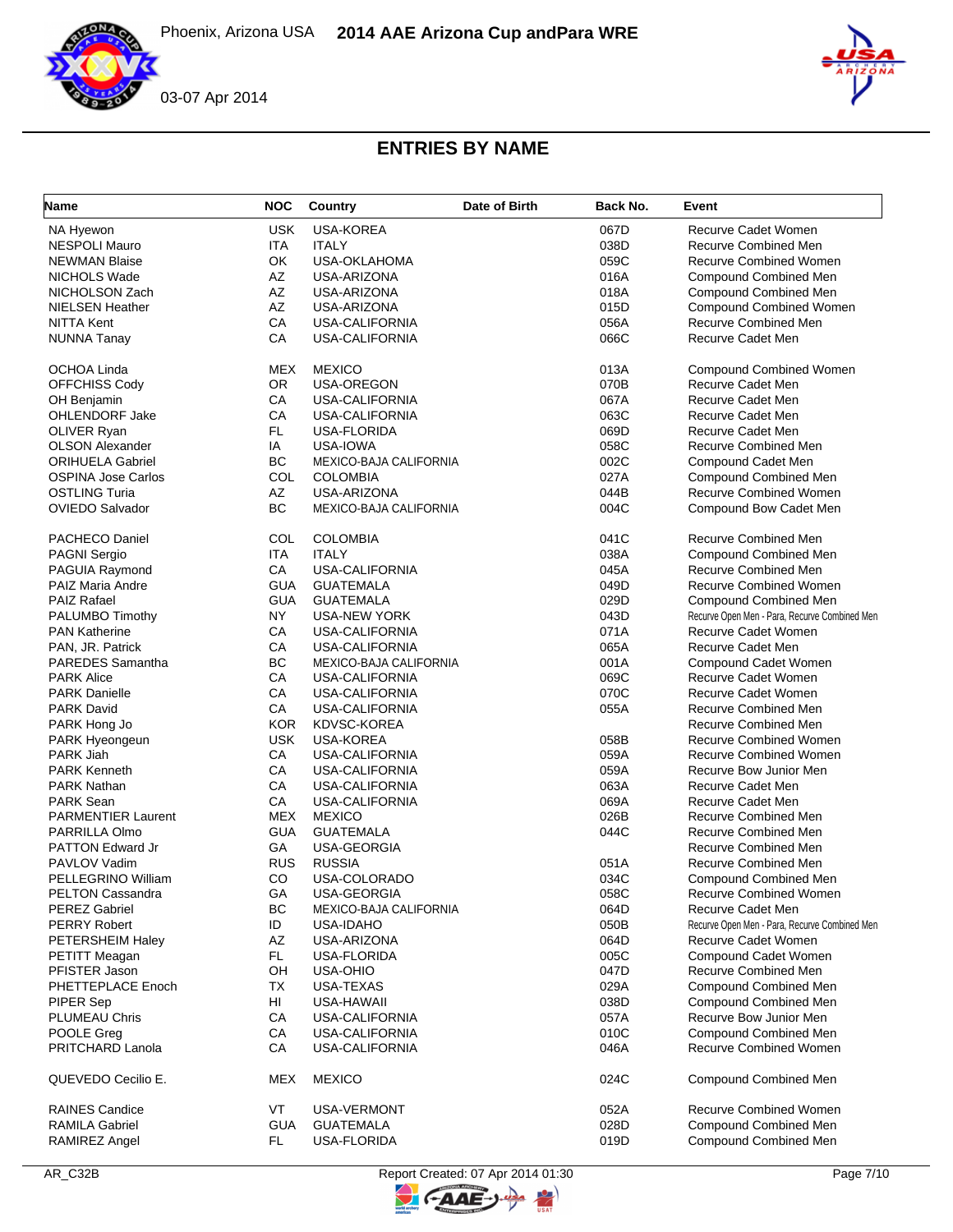



| Name                        | <b>NOC</b> | Country                       | Date of Birth | Back No. | Event                                           |
|-----------------------------|------------|-------------------------------|---------------|----------|-------------------------------------------------|
| RAMIREZ Angelica            | FL         | USA-FLORIDA                   |               | 008B     | <b>Compound Combined Women</b>                  |
| <b>RAREBA Bethmarie</b>     | AZ         | USA-ARIZONA                   |               | 042B     | <b>Recurve Combined Women</b>                   |
| <b>RENDON Ana Maria</b>     | COL        | <b>COLOMBIA</b>               |               | 049B     | <b>Recurve Combined Women</b>                   |
| <b>REQUA Matthew</b>        | <b>TX</b>  | USA-TEXAS                     |               | 026D     | Recurve Combined Men                            |
| <b>REYNOLDS Danielle</b>    | AZ         | USA-ARIZONA                   |               | 008C     | <b>Compound Combined Women</b>                  |
| <b>REZENDE Luciano</b>      | <b>BRA</b> | <b>BRAZIL</b>                 |               | 044B     | Recurve Combined Men, Recurve Open Men - Para   |
| <b>RIDENOUR Marc</b>        | ID         | <b>USA-IDAHO</b>              |               | 034A     | Compound Combined Men                           |
| <b>RIVERA Louie</b>         | <b>TX</b>  | USA-TEXAS                     |               | 028A     | <b>Compound Combined Men</b>                    |
| RODRIGUEZ Cuauhtemoc        | BC         | MEXICO-BAJA CALIFORNIA        |               | 033A     | <b>Compound Combined Men</b>                    |
| RODRIGUEZ Eleanor           | AZ         | USA-ARIZONA                   |               | 062D     | Recurve Cadet Women                             |
| RODRIGUEZ Karime            | <b>MEX</b> | <b>MEXICO</b>                 |               | 047C     | <b>Recurve Combined Women</b>                   |
| RODRIGUEZ Katya S.          | <b>MEX</b> | <b>MEXICO</b>                 |               | 009A     | <b>Compound Combined Women</b>                  |
| ROMERO Regina               | <b>GUA</b> | <b>GUATEMALA</b>              |               | 060C     | <b>Recurve Combined Women</b>                   |
| ROUSSEAU Simon              | CAN        | <b>CANADA</b>                 |               | 016C     | <b>Compound Combined Men</b>                    |
| <b>RUIZ Alexis</b>          | AZ         | USA-ARIZONA                   |               | 002C     | Compound Cadet Women                            |
| <b>RUIZ Gustavo</b>         | <b>CRC</b> | <b>COSTA RICA</b>             |               | 029B     | <b>Compound Combined Men</b>                    |
| RYU Kwang Hyun              | CA         | <b>USA-CALIFORNIA</b>         |               | 061A     | Recurve Cadet Men                               |
| <b>SALINAS Stephanie</b>    | <b>BC</b>  | <b>MEXICO-BAJA CALIFORNIA</b> |               | 015C     | <b>Compound Combined Women</b>                  |
| SANDOVAL Fernada Del R.     | <b>MEX</b> | <b>MEXICO</b>                 |               | 011A     | <b>Compound Combined Women</b>                  |
| SANTACRUZ Carmen            | BC         | MEXICO-BAJA CALIFORNIA        |               | 014B     | <b>Compound Combined Women</b>                  |
| <b>SANTOS Magdiel</b>       | <b>BRA</b> | <b>BRAZIL</b>                 |               | 043A     | Recurve Combined Men                            |
| <b>SARTORI</b> Guendalina   | <b>ITA</b> | <b>ITALY</b>                  |               | 048B     | <b>Recurve Combined Women</b>                   |
| <b>SEIBERT Alexis</b>       | TN         | <b>USA-TENNESSEE</b>          |               | 006D     | <b>Compound Combined Women</b>                  |
| <b>SENA Jeff</b>            | <b>USA</b> | UNITED STATES                 |               | 014B     | Compound Combined Men, Compound Open Men - Para |
| <b>SERRANO Juan Rene</b>    | <b>MEX</b> | <b>MEXICO</b>                 |               | 025B     | Recurve Combined Men                            |
| <b>SEWALL Arthur</b>        | NV         | USA-NEVADA                    |               | 036B     | <b>Compound Combined Men</b>                    |
| <b>SHAW Jeremy</b>          | CA         | USA-CALIFORNIA                |               | 007D     | <b>Compound Combined Men</b>                    |
| SHEDROFF Noah               | OH         | <b>USA-OHIO</b>               |               | 068D     | Recurve Cadet Men                               |
| SHELBY Andre                | FL.        | USA-FLORIDA                   |               | 025B     | Compound Open Men - Para, Compound Combined Men |
| <b>SHELDON Daniel</b>       | AZ         | USA-ARIZONA                   |               | 023A     | Compound Combined Men                           |
| SHEWCHUK John               | TX         | USA-TEXAS                     |               | 028D     | <b>Recurve Combined Men</b>                     |
| <b>SHIN Andrew</b>          | CA         | USA-CALIFORNIA                |               | 056C     | Recurve Combined Men                            |
| <b>SHIN Clare</b>           | CA         | USA-CALIFORNIA                |               | 072C     | Recurve Cadet Women                             |
| SIELOFF Debra               | AZ         | USA-ARIZONA                   |               | 017D     | <b>Compound Combined Women</b>                  |
| SIEMERING Ken               | <b>WA</b>  | USA-WASHINGTON                |               | 028C     | <b>Compound Combined Men</b>                    |
| SIM Suzanna                 | CA         | USA-CALIFORNIA                |               | 068A     | Recurve Cadet Women                             |
| <b>SIMON Andrew</b>         | AZ         | USA-ARIZONA                   |               | 022A     | <b>Compound Combined Men</b>                    |
| <b>SKARVAN Tristan</b>      | WI         | USA-WISCONSIN                 |               | 012D     | <b>Compound Combined Women</b>                  |
| <b>SMITH Isabelle</b>       | OH         | <b>USA-OHIO</b>               |               | 072B     | <b>Recurve Cadet Women</b>                      |
| SMITH Josh                  | CA         | USA-CALIFORNIA                |               | 031A     | Recurve Combined Men                            |
| SMITH Kirk                  | <b>BAR</b> | <b>BARBADOS</b>               |               | 037C     | Compound Combined Men                           |
| <b>SMITH Mason</b>          | AL         | USA-ALABAMA                   |               | 008B     | Compound Combined Men                           |
| <b>SMITH Steve</b>          | AL.        | USA-ALABAMA                   |               | 035C     | Compound Combined Men                           |
| <b>SMITH Walter</b>         | AZ         | USA-ARIZONA                   |               | 010A     | Compound Bow Senior Men                         |
| SON Sung Sik                | <b>KOR</b> | KDVSC-KOREA                   |               | 011B     | Compound Combined Men, Compound Open Men - Para |
| SON Young Woo               | CA         | USA-CALIFORNIA                |               | 054A     | Recurve Combined Men                            |
| <b>SPANGLER Andrew</b>      | ТX         | USA-TEXAS                     |               | 026A     | <b>Compound Combined Men</b>                    |
| <b>SPECK Michael</b>        | AZ         | USA-ARIZONA                   |               | 020A     | Compound Combined Men                           |
| <b>SPORE Sidney</b>         | AZ         | USA-ARIZONA                   |               | 065D     | Recurve Cadet Women                             |
| <b>STRICKLAND Ashley</b>    | AZ         | USA-ARIZONA                   |               | 043B     | <b>Recurve Combined Women</b>                   |
| <b>STROUD Branduin</b>      | CA         | USA-CALIFORNIA                |               | 044A     | <b>Recurve Combined Women</b>                   |
| STUTZMAN Matt               | <b>USA</b> | UNITED STATES                 |               | 035B     | Compound Combined Men, Compound Open Men - Para |
| <b>SUH Candace</b>          | CA         | USA-CALIFORNIA                |               | 073C     | Recurve Cadet Women                             |
| <b>SUK Andrew</b>           | CA         | USA-CALIFORNIA                |               | 071A     | Recurve Cadet Men                               |
| <b>SULLIVAN Matt</b>        | UT         | USA-UTAH                      |               | 039D     | Compound Combined Men                           |
| <b>TAMAI Fumihiro</b>       | JPN        | <b>JAPAN</b>                  |               | 036C     | Recurve Combined Men                            |
| <b>TAMAYO Amanda</b>        | CA         | USA-CALIFORNIA                |               | 061C     | Recurve Cadet Women                             |
| <b>TANIGUCHI Sonia Mayu</b> | CA         | USA-CALIFORNIA                |               | 007B     | <b>Compound Combined Women</b>                  |

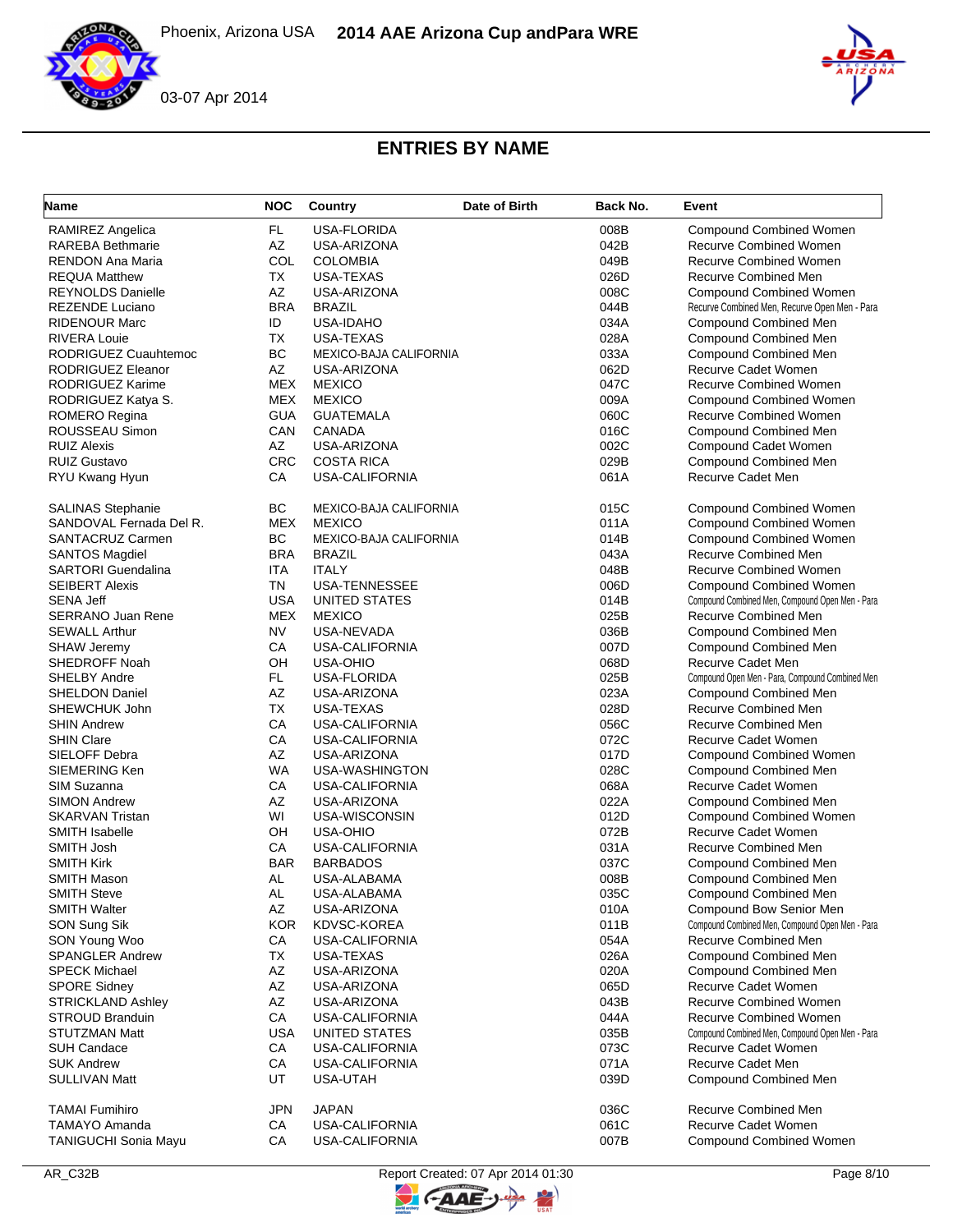

| Name                               | <b>NOC</b> | Country                       | Date of Birth | Back No. | Event                                               |
|------------------------------------|------------|-------------------------------|---------------|----------|-----------------------------------------------------|
| <b>TAPIA Luis</b>                  | <b>MEX</b> | <b>MEXICO</b>                 |               | 030B     | <b>Recurve Combined Men</b>                         |
| <b>TAYLOR Dacota</b>               | <b>TX</b>  | USA-TEXAS                     |               | 030A     | Compound Combined Men                               |
| <b>TAYLOR Samantha</b>             | <b>CO</b>  | USA-COLORADO                  |               | 002D     | Compound Cadet Women                                |
| THIFFEAULT PICARD Georcy-Stéphanie | CAN        | <b>CANADA</b>                 |               | 051A     | <b>Recurve Combined Women</b>                       |
| <b>THOMPSON Benjamin</b>           | <b>SC</b>  | USA-SOUTH CAROLINA            |               | 034B     | Compound Open Men - Para, Compound Combined Men     |
| <b>THOMPSON Jeffrey</b>            | <b>NJ</b>  | USA-NEW JERSEY                |               | 036D     | <b>Compound Combined Men</b>                        |
| <b>THORKILDSEN Steffen</b>         | <b>DEN</b> | <b>DENMARK</b>                |               | 051B     | Recurve Combined Men                                |
| <b>THORNTON Lance</b>              | MO.        | USA-MISSOURI                  |               | 021D     | Compound Open Men - Para, Compound Combined Men     |
| <b>TIMPANARO Dennis</b>            | IL         | USA-ILLINOIS                  |               | 048C     | Recurve Combined Men                                |
| <b>TODISCO Andrew</b>              | CA         | USA-CALIFORNIA                |               | 011C     | Compound Combined Men                               |
| <b>TONELLI Amedeo</b>              | ITA        | <b>ITALY</b>                  |               | 039D     | Recurve Combined Men                                |
| <b>TORRES Diego</b>                | COL        | <b>COLOMBIA</b>               |               | 040C     | <b>Recurve Combined Men</b>                         |
| <b>TREMBLAY Lyne</b>               | CAN        | <b>CANADA</b>                 |               | 010B     | Compound Open Women - Para, Compound Combined Women |
| <b>TURINA Nicole</b>               | HL         | USA-HAWAII                    |               | 071D     | Recurve Cadet Women                                 |
| <b>TURMEL Kevin</b>                | МA         | USA-MASSACHUSETTS             |               | 024D     | Compound Combined Men                               |
| <b>TURONEK Philippa</b>            | CA         | USA-CALIFORNIA                |               | 049A     | <b>Recurve Combined Women</b>                       |
| <b>TWOMBLY Gregory</b>             | CO         | USA-COLORADO                  |               | 038B     | <b>Recurve Combined Men</b>                         |
| <b>UMANZOR Marisol</b>             | <b>ESA</b> | EL SALVADOR                   |               | 019B     | <b>Compound Combined Women</b>                      |
| <b>URIARTE Pablo</b>               | <b>BC</b>  | <b>MEXICO-BAJA CALIFORNIA</b> |               | 054C     | <b>Recurve Combined Men</b>                         |
| <b>URIAS Gerardo</b>               | <b>BC</b>  | <b>MEXICO-BAJA CALIFORNIA</b> |               | 031A     | Compound Combined Men                               |
| <b>URIBE Orlando</b>               | <b>MEX</b> | <b>MEXICO</b>                 |               | 028B     | Recurve Combined Men                                |
| VACCARELLO Jason                   | CA         | USA-CALIFORNIA                |               | 046A     | Recurve Combined Men                                |
| VAINAUSKAS Adam                    | AZ         | USA-ARIZONA                   |               | 031C     | Recurve Combined Men                                |
| <b>VALADEZ Luis</b>                | <b>BC</b>  | <b>MEXICO-BAJA CALIFORNIA</b> |               | 008C     | Compound Combined Men                               |
| VALENCIA Alejandra                 | <b>MEX</b> | <b>MEXICO</b>                 |               | 045C     | <b>Recurve Combined Women</b>                       |
| <b>VALENCIA Yesenia</b>            | <b>GUA</b> | <b>GUATEMALA</b>              |               | 050D     | <b>Recurve Combined Women</b>                       |
| VAN NATTA Jamie                    | <b>USA</b> | UNITED STATES                 |               | 016B     | <b>Compound Combined Women</b>                      |
| VAN NEST Karen                     | CAN        | CANADA                        |               | 013B     | Compound Open Women - Para, Compound Combined Women |
| VAZQUEZ Ana Paula                  | <b>CH</b>  | MEXICO-COAHUILA               |               | 006B     | Compound Cadet Women                                |
| <b>VAZQUEZ Paulina</b>             | <b>NL</b>  | MEXICO-NUEVO LEON             |               | 057D     | <b>Recurve Combined Women</b>                       |
| VELEZ Luis Eduardo                 | <b>MEX</b> | <b>MEXICO</b>                 |               | 023B     | Recurve Combined Men                                |
| VILLA Ana-Karen                    | BC         | MEXICO-BAJA CALIFORNIA        |               | 068B     | Recurve Cadet Women                                 |
| <b>VILLEGAS Luz</b>                | <b>BC</b>  | MEXICO-BAJA CALIFORNIA        |               | 008A     | <b>Compound Combined Women</b>                      |
| <b>VINCENT Shawnn</b>              | <b>WA</b>  | USA-WASHINGTON                |               | 029C     | Compound Combined Men                               |
| VISCO Brian                        | МA         | USA-MASSACHUSETTS             |               | 026C     | Compound Combined Men                               |
| <b>VIVAS Pedro</b>                 | <b>MEX</b> | <b>MEXICO</b>                 |               | 024B     | <b>Recurve Combined Men</b>                         |
| <b>WALLACE Teresa</b>              | SC         | USA-SOUTH CAROLINA            |               | 045B     | Recurve Combined Women, Recurve Open Women - Para   |
| <b>WARDRIP Jason</b>               | CO         | USA-COLORADO                  |               | 033C     | <b>Compound Combined Men</b>                        |
| <b>WARRINGTON Shelby</b>           | <b>TX</b>  | <b>USA-TEXAS</b>              |               | 001B     | Compound Bow Cadet Women                            |
| WATANABE Masayoshi                 | <b>JPN</b> | <b>JAPAN</b>                  |               | 037C     | Recurve Open Men - Para, Recurve Combined Men       |
| <b>WEBB Stacy</b>                  | ТX         | USA-TEXAS                     |               | 024D     | Recurve Combined Men                                |
| <b>WEBSTER Chris</b>               | AZ         | USA-ARIZONA                   |               | 023C     | Recurve Combined Men                                |
| <b>WHALEY Ryan</b>                 | AZ         | USA-ARIZONA                   |               | 019A     | Compound Bow Senior Men                             |
| <b>WHITE Sabrina</b>               | <b>WA</b>  | USA-WASHINGTON                |               | 062B     | Recurve Cadet Women                                 |
| <b>WHITE Samuel</b>                | CO         | USA-COLORADO                  |               | 001B     | Compound Bow Cadet Men                              |
| <b>WIFLER Alex</b>                 | IL.        | USA-ILLINOIS                  |               | 049A     | Recurve Combined Men                                |
| WILDE Logan                        | UT         | USA-UTAH                      |               | 039C     | Compound Combined Men                               |
| <b>WILDE Reo</b>                   | <b>USA</b> | UNITED STATES                 |               | 030B     | Compound Combined Men                               |
| <b>WILKIN Joe</b>                  | МA         | USA-MASSACHUSETTS             |               | 023D     | Compound Combined Men                               |
| WILLETT, JR. Rodger                | VA         | USA-VIRGINA                   |               | 020B     | Compound Combined Men                               |
| <b>WOLF Cassandra</b>              | CA         | <b>USA-CALIFORNIA</b>         |               | 047A     | <b>Recurve Combined Women</b>                       |
| <b>WOLFE Russell</b>               | OK         | USA-OKLAHOMA                  |               | 049B     | Recurve Open Men - Para, Recurve Combined Men       |
| <b>WUKIE Jacob</b>                 | OH         | USA-OHIO                      |               | 048D     | <b>Recurve Combined Men</b>                         |
| <b>WUNDERLE Victor</b>             | TX         | USA-TEXAS                     |               | 025D     | Recurve Combined Men                                |
| YAMAGUCHI Karissa                  | AZ         | USA-ARIZONA                   |               | 056D     | <b>Recurve Combined Women</b>                       |
| YAMAGUCHI Nathan                   | CA         | USA-CALIFORNIA                |               | 042A     | Recurve Combined Men                                |